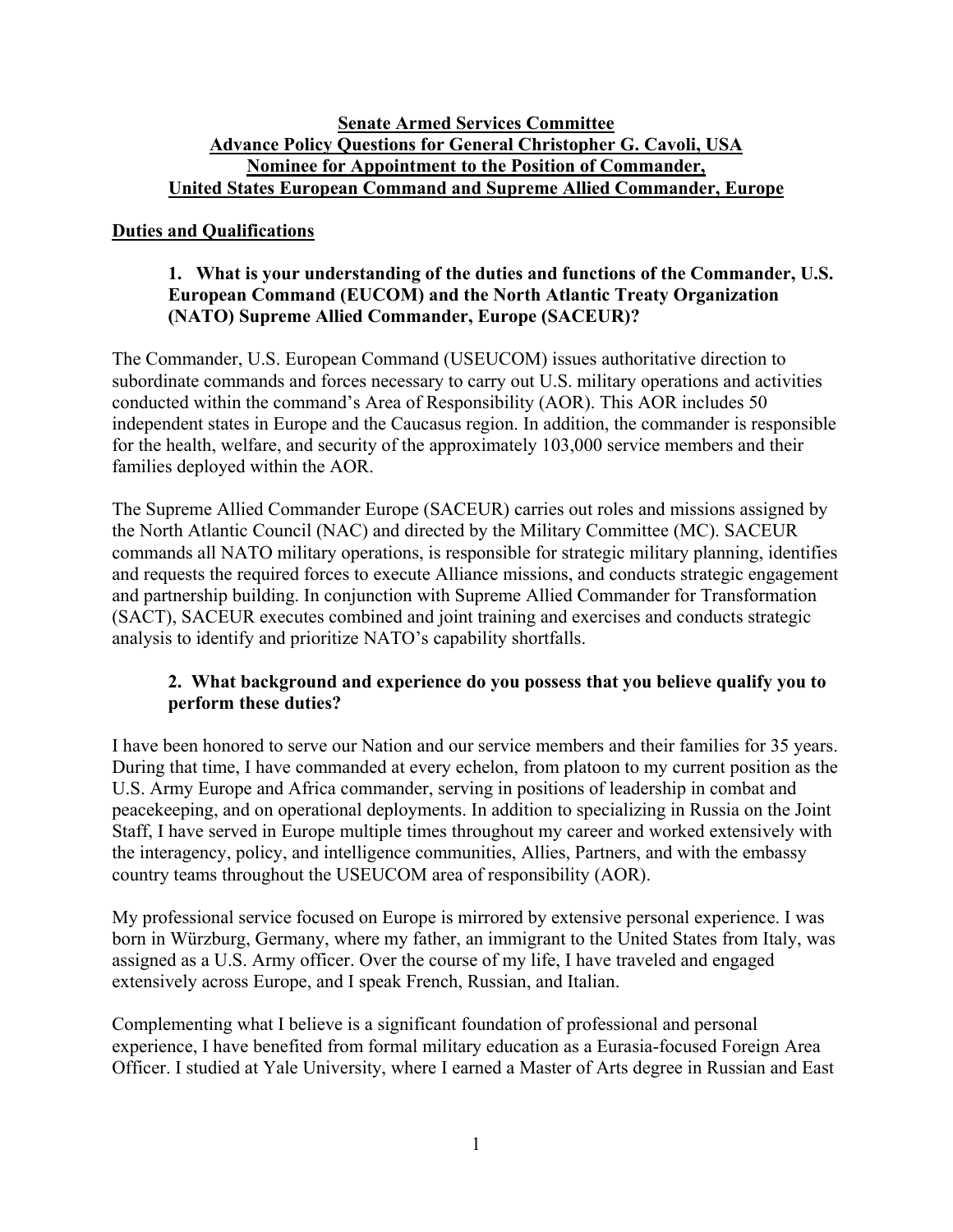European Studies. I further expanded my understanding and academic study of European security as a fellow at the George C. Marshall Center for Security Studies, in Germany.

These experiences, my education, and my personal study have enabled me to develop a clear understanding of the manner in which the military instrument of power supports national strategic objectives in Europe; the importance of building relationships across the interagency and with regional Allies and Partners; and effective command and control at the combatant command level.

# **3. Do you believe there are actions you need to take to enhance your expertise to perform the duties of Commander, EUCOM/SACEUR?**

If confirmed, I am ready to assume command and will take the necessary additional steps to refine my understanding of critical issues in Europe. I will consult with the USEUCOM Headquarters, Joint Staff, the Office of the Secretary of Defense (OSD), interagency partners, Allies, Partners, and other key stakeholders to increase my knowledge of the AOR. I will also work closely with the component commanders and service chiefs to understand their efforts to organize, train, and equip the force. Although I have spent a majority of my professional life studying and immersed in the European security environment, I am a strong proponent of continuous learning.

#### **Major Challenges and Priorities**

# **4. In your view, what are the major challenges you would confront if confirmed as the next Commander, EUCOM/SACEUR?**

The core European security challenge is Russia. Russia's unprovoked and illegal invasion of Ukraine heralds a new era in European security. Deterring further Russian aggression, helping Ukraine defend its sovereignty, supporting NATO's defense of the Euro Atlantic area, and countering malign Russian activities and influence remain the most significant challenges facing USEUCOM. As the current crisis has demonstrated, these complex and interrelated challenges require coordination across U.S. Government Agencies, Combatant Commands, Allies, and Partners in Europe.

# **5. What plans do you have for addressing each of these challenges, if confirmed?**

If confirmed, I will conduct a holistic assessment of the USEUCOM operational environment, developing the requirements for credible deterrence in light of the evolved security situation in Europe.

**6. Recognizing that challenges, anticipated and unforeseen, will drive your priorities to a substantial degree, if confirmed, what other priorities, beyond those associated with the major challenges you identified above, would you set for your tenure as Commander, EUCOM/SACEUR?**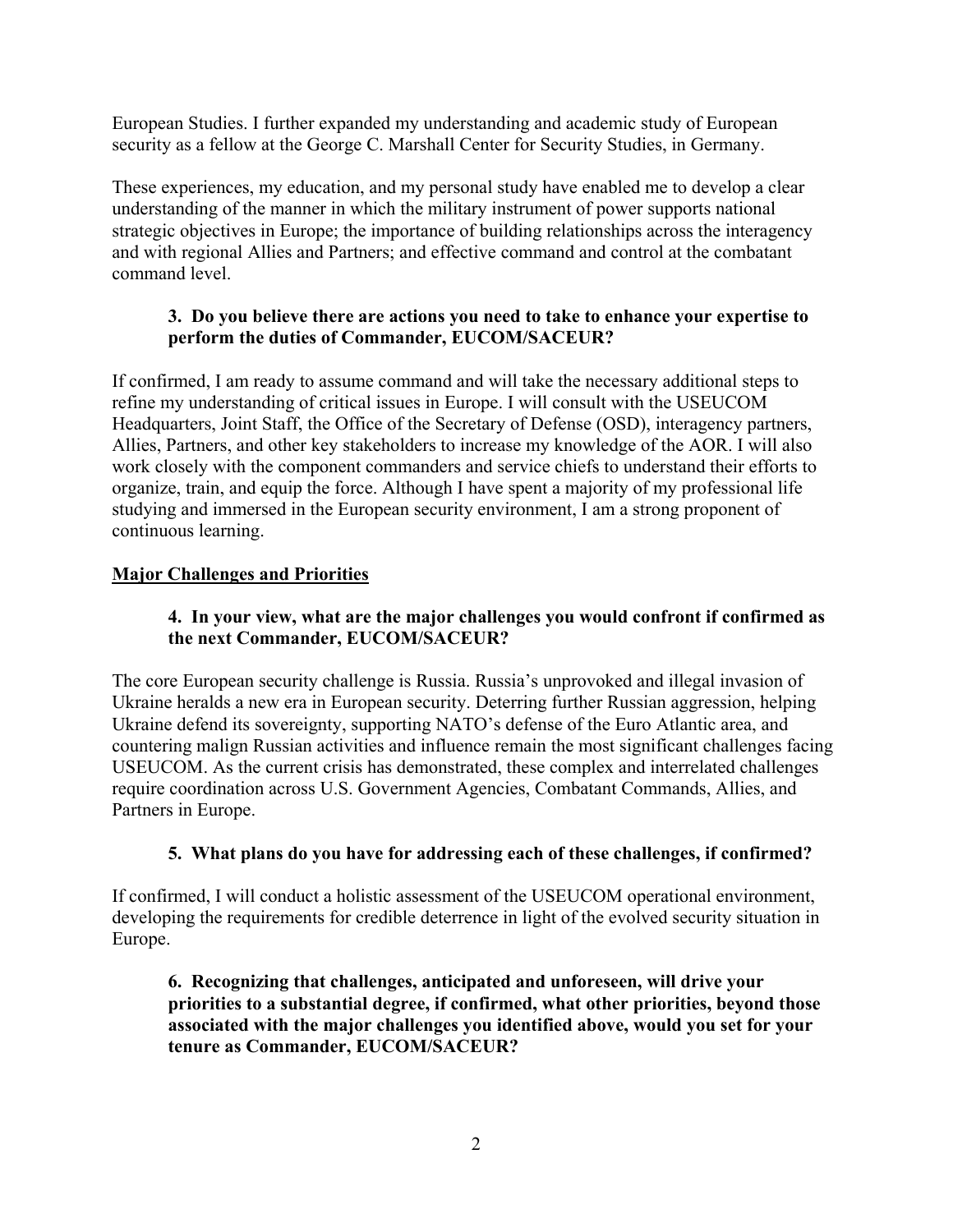If confirmed, I will seek to counter China's growing influence and malign political and economic activity in Europe; and help our Allies and Partners deal with crisis-driven migration, violent extremism, cyber-attacks, and disinformation. We must orient on all of these challenges under the backdrop of climate change, which will be a critical consideration in all that we do, particularly in the High North.

# **7. If confirmed, what actions would you take to focus your Command's efforts on each of these priorities?**

Whole-of-government, whole-of-nation, whole-of-alliance efforts are necessary to address the priorities and challenges listed above. USEUCOM's continued support to these efforts is essential. It will be essential to provide alternatives to China's One Belt-One Road projects, in order to reduce Allied and Partner nations' exposure to coercion and the vulnerability of their critical infrastructure to PRC influence. The ability for the U.S., Allied, and Partner nation's ability to maintain overmatch, secure sensitive supply chain processes, and protect operations and technologies from malign influence is critical for collective security and interoperability, and requires a holistic approach.

If confirmed, I look forward to fully assessing these priorities and challenges, building on USEUCOM's ongoing efforts.

# **Technology theater infrastructure.**

# **8. If confirmed, how would you work to ensure that Department of Defense (DOD) efforts in your AOR complement the efforts of civilian agencies?**

If confirmed, I will ensure our efforts complement and support a whole-of-government approach by working closely with United States ambassadors and embassy country teams across the region to advance U.S. National security objectives with the Department of State in the lead. Close alignment of our diplomatic, economic, informational, intelligence, and humanitarian goals strengthen our efforts to secure the region.

### **9. As Commander of U.S. Army and Africa, what are you major observations about how the security architecture of Europe has changed since Russia built up its forces around and invaded Ukraine? What implications has this had on posture requirements for the U.S. and NATO? If confirmed, what would you prioritize to address U.S. security challenges post-February 24, 2022?**

In response to Russia's attack on Ukraine, the U.S., working in conjunction with our Allies, has rapidly reinforced combat power in all warfighting domains across the Alliance's eastern flank. Both the U.S. and NATO have increased our forward force posture in order to deter further Russian aggression.

Thus far, our collective force posture, operations, activities, and investments have been sufficient to deter an attack on NATO territory. However, Russia's actions in Ukraine and the changing landscape of NATO will require us to continually assess the threat and re-calibrate credible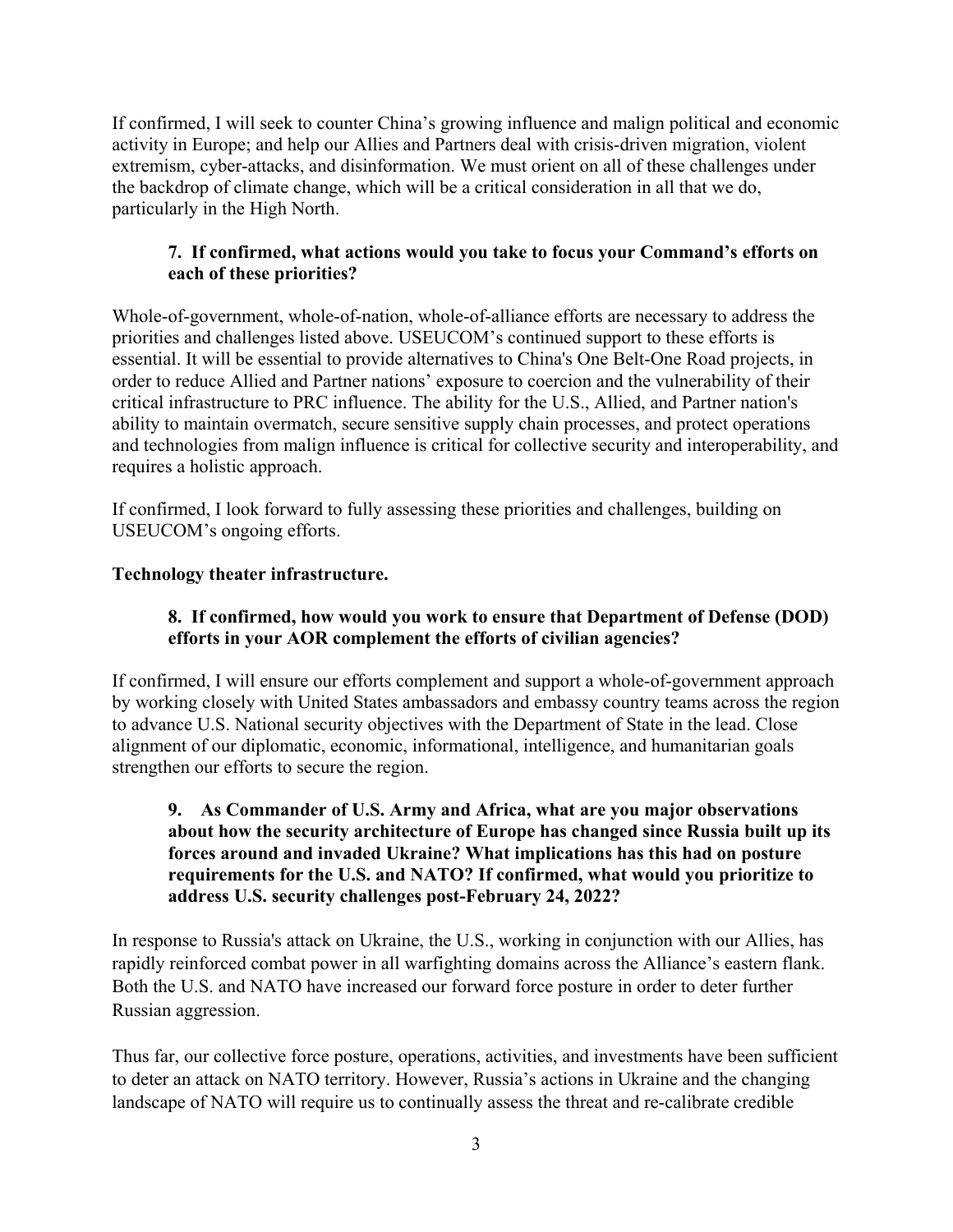deterrence accordingly. The outcome of the current conflict in Ukraine will be decisive in calibrating the appropriate future force posture, operations, activities, and investments

If confirmed, I intend to conduct a holistic assessment of the USEUCOM operational environment to develop the requirements for credible deterrence in light of the evolved security situation in Europe.

# **National Defense Strategy**

**The 2022 National Defense Strategy (NDS) identified China as the "most consequential strategic competitor and the pacing challenge for the Department" and stated that Russia poses an "acute threat," as illustrated by its brutal and unprovoked invasion of Ukraine. The NDS also identifies "[m]utually-beneficial Alliances and partnerships" as "an enduring strength for the United States."** 

# **10. What does successful implementation of the NDS look like in the EUCOM AOR? What are the changes, trends, and/or events that would be indicators of effective NDS implementation with respect to the EUCOM AOR and the challenges posed by Russia and China?**

Successful implementation of the 2022 NDS in the USEUCOM AOR requires a combat credible U.S. and Allied posture, appropriately re-calibrated in consideration of Russia's actions in Ukraine and the evolving security situation in Europe. The outcome of the current conflict in Ukraine will in large measure drive the appropriate future force posture, operations, activities, and investments. Primary indictors of effective implementation of the NDS would be an absence of further Russian aggression and continued wide-spread European support for the values and rules-based international order that serves as the foundation of the NATO Alliance.

Finally, if confirmed, I will seek opportunities to fill capability gaps and create opportunities for the Joint Force through cooperation with Allies and Partners. Moreover, I will aim to align operations, activities, and investments within the USEUCOM AOR in a manner, which disciplines our approach to campaigning and preserves warfighting readiness for the Joint Force.

# **11. Given your experience in the EUCOM AOR, where do you see the greatest need for change in the Joint Force in order to adjust to the realities of strategic competition with Russia?**

Successful strategic competition with Russia requires a multi-domain, global, whole-of government approach, appropriately re-calibrated in consideration of Russia's actions in Ukraine, the changing NATO landscape, and the evolving security situation in Europe. Our Joint Force must be able to deter further Russian aggression, to improve its ability to deploy rapidly, and to effectively interoperate with Allies and Partners in contested environments. Enhanced capabilities and capacities are needed to compete and win across multiple domains. Our Joint Force must be prepared to counter threats posed by rapid technological advancements such as advanced chemical, biological, radiological and nuclear (CBRN) threats, quantum computing, artificial intelligence, robotics, directed energy, and hypersonics.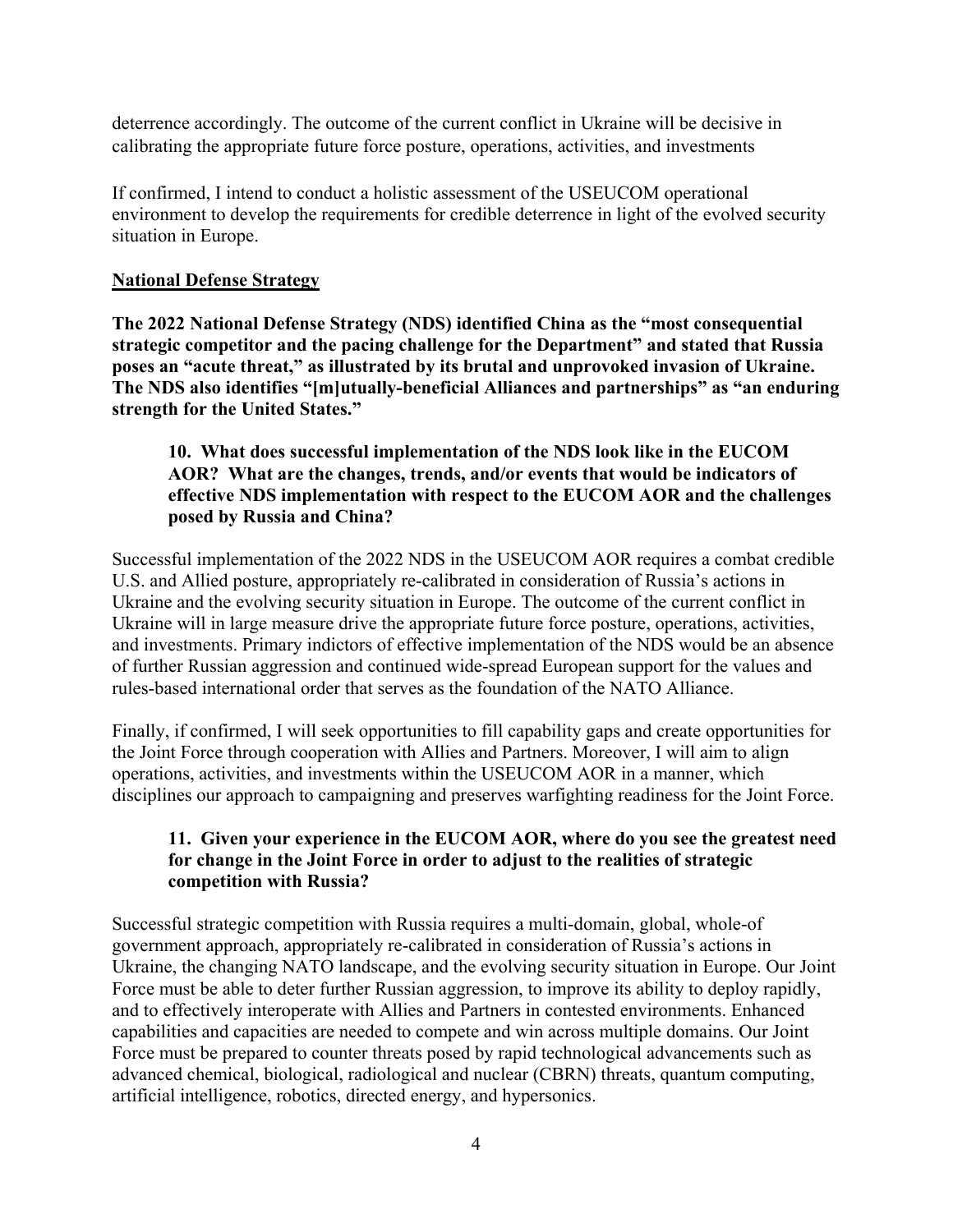# **12. The NDS identifies "integrated deterrence," "campaigning," and "actions to build enduring advantages" as the primary ways by which the Department will seek to achieve its goals under the NDS. What do you see as EUCOM's role in each of these areas?**

If confirmed, I intend to conduct an initial assessment, which will include an evaluation of the USEUCOM organization, operations, activities, and investments and how they can best achieve the goals as specified in the recently released 2022 NDS.

# **13. Given your current knowledge of EUCOM programs, do you believe the Command's resources and authorities are aligned in a manner consistent with NDS priorities and U.S. strategic objectives?**

In my current role as Commander, U.S. Army Europe and Africa, the command's resources and authorities are currently aligned in a manner that is consistent with the NDS priorities and U.S. strategic objectives. However, going forward, we must assess and re-calibrate these resources and authorities as the threat and the NATO landscape evolve.

If confirmed, I intend to conduct an initial assessment, which will include an evaluation of the USEUCOM organization, operations, activities, and investments and how they can best achieve the goals as specified in the recently released 2022 NDS.

# **14. Given your knowledge of the security relationships with Allies and partners in the EUCOM AOR, what do you see as the greatest opportunity to build on those relationships to advance the strategic objectives of the NDS?**

NATO unity in the face of Russia's invasion of Ukraine has been inspiring. In my current role as Commander, U.S. Army Europe and Africa I have engaged extensively with my land force counterparts across the theater. Many of my interactions involved a deep discussion on Allied capability gaps and new equipment procurement. I believe this is the leading edge of a significant increase in European focus on modernization and readiness. Increases in Allied capability and capacity strengthen the Alliance, strengthen collective defense, and afford greater U.S. flexibility in achieving our strategic objectives.

#### **15. One of the top priorities for U.S. European Command and NATO has been the military mobility initiative agreed to at the 2018 Brussels Summit. If confirmed, how would you address the threats China poses to this initiative and to European security through its investments and attempts to gain influence in the region?**

Countering the PRC's malign influence requires a coordinated, whole-of-government and wholeof-alliance approach. If confirmed, USEUCOM will continue to work with Allies and Partners to galvanize European recognition of the pacing challenge that China presents, to include Beijing's diplomatic support of Russia in its illegal war in Ukraine, and focus operations, activities, investments, and engagements in critical areas of this strategic competition. Most importantly, we should contrast the PRC's predatory activities that demonstrate Beijing's treatment of nations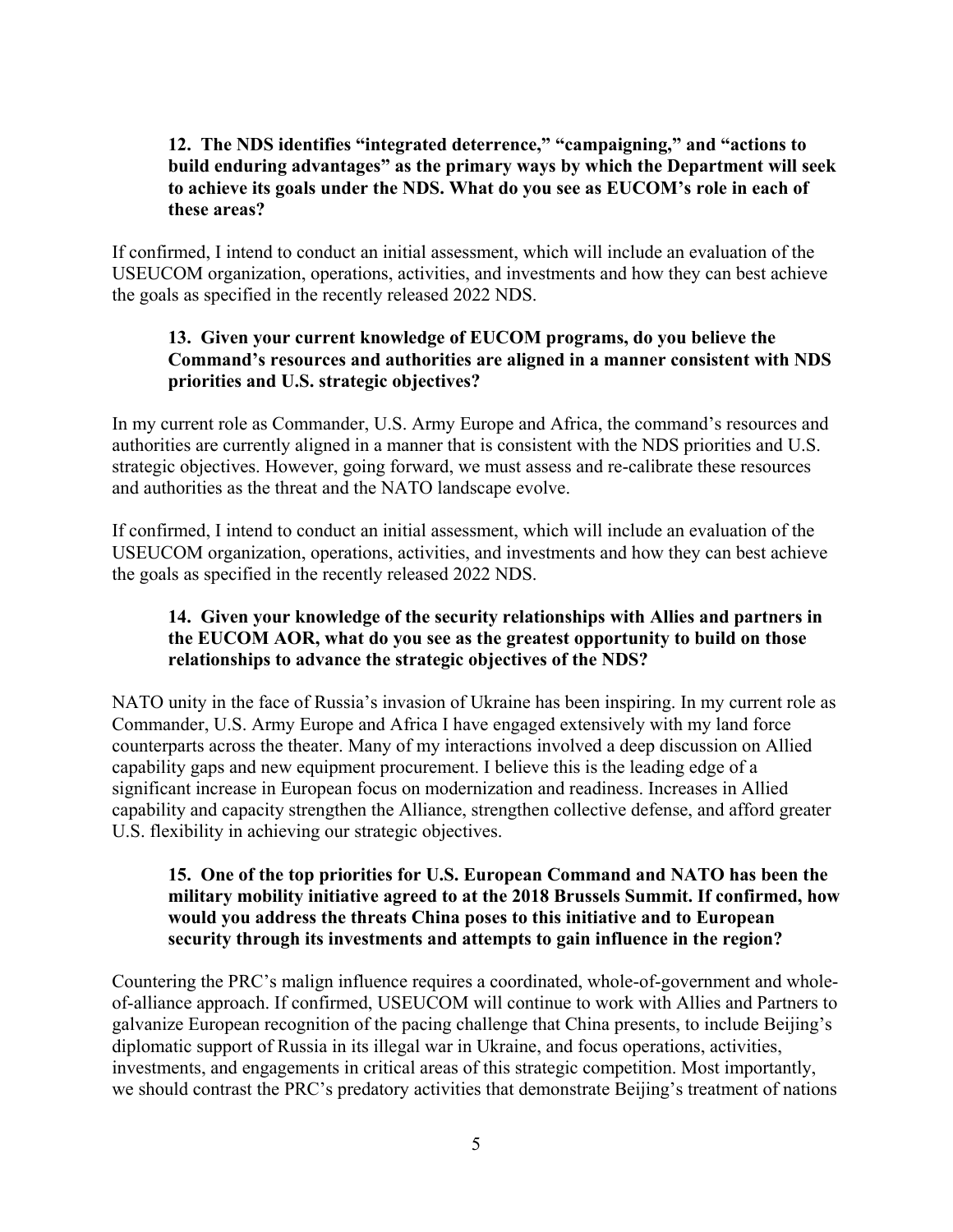as "clients and customers" with the U.S.'s longstanding commitment to alliances, partnerships, and the rules-based international order.

### **European Deterrence Initiative**

**The stated objectives of the European Deterrence Initiative (EDI) include: enhancing the United States' deterrence posture, increasing the readiness and responsiveness of U.S. forces in Europe, supporting the collective defense and security of North Atlantic Treaty Organization (NATO) Allies, and bolstering the security and capacity of U.S. allies and partners.**

# **16. In light of Russia's illegal war in Ukraine and the continuing shift in the European security environment, what changes, if any, do you believe should be made to EDI objectives or investment priorities going forward?**

Sustained EDI funding remains critical to our mission in Europe and critical to combat credible deterrence. As an example, EDI has enabled us to increase our Army Prepositioned Stocks (APS). In the current crisis, APS provided unmatched speed and flexibility in deploying a full Armored Brigade Combat Team to Europe, ready to fight, in remarkably short time. Moving forward, the sufficiency of EDI funding, objectives, and investment priorities must be informed by several factors, including the status of the current conflict in Ukraine; the Russian threat; future Allied contributions; and the global security situation.

If confirmed, I will conduct a holistic assessment of the USEUCOM operational environment, and in addition to force posture, an assessment of EDI funding is one of areas that I will prioritize.

#### **17. As Commanding General of U.S. Army Europe and Africa, what lessons have you learned about the Army preposition stock sites, particularly their utility as part of the increase in U.S. troops immediately prior to and during Russia's invasion of Ukraine? If confirmed, how will you take this experience and apply it across all the requirements in European Command across all domains?**

Multi-year investments under EDI enhanced our prepositioned materiel and supporting infrastructure, which have proven essential in our ability to rapidly project power to deter Russia from invading a NATO Ally while also supporting Ukraine. Large Army formations were able to quickly flow into Europe with ease, draw materiel, and integrate with existing command and control structures. If confirmed, I foresee this strategy continuing in all domains (e.g., Air Force Deployable Air Base Sets (DABS), special operations forces equipment) because it enhances our ability to respond swiftly and decisively to assure our Allies and deter further Russian aggression.

**18. In addition to funding dedicated to constructing and sustaining military installations in Europe, a large portion of the funding associated with EDI has contributed to major land exercises such as the Defender Series. If confirmed, will**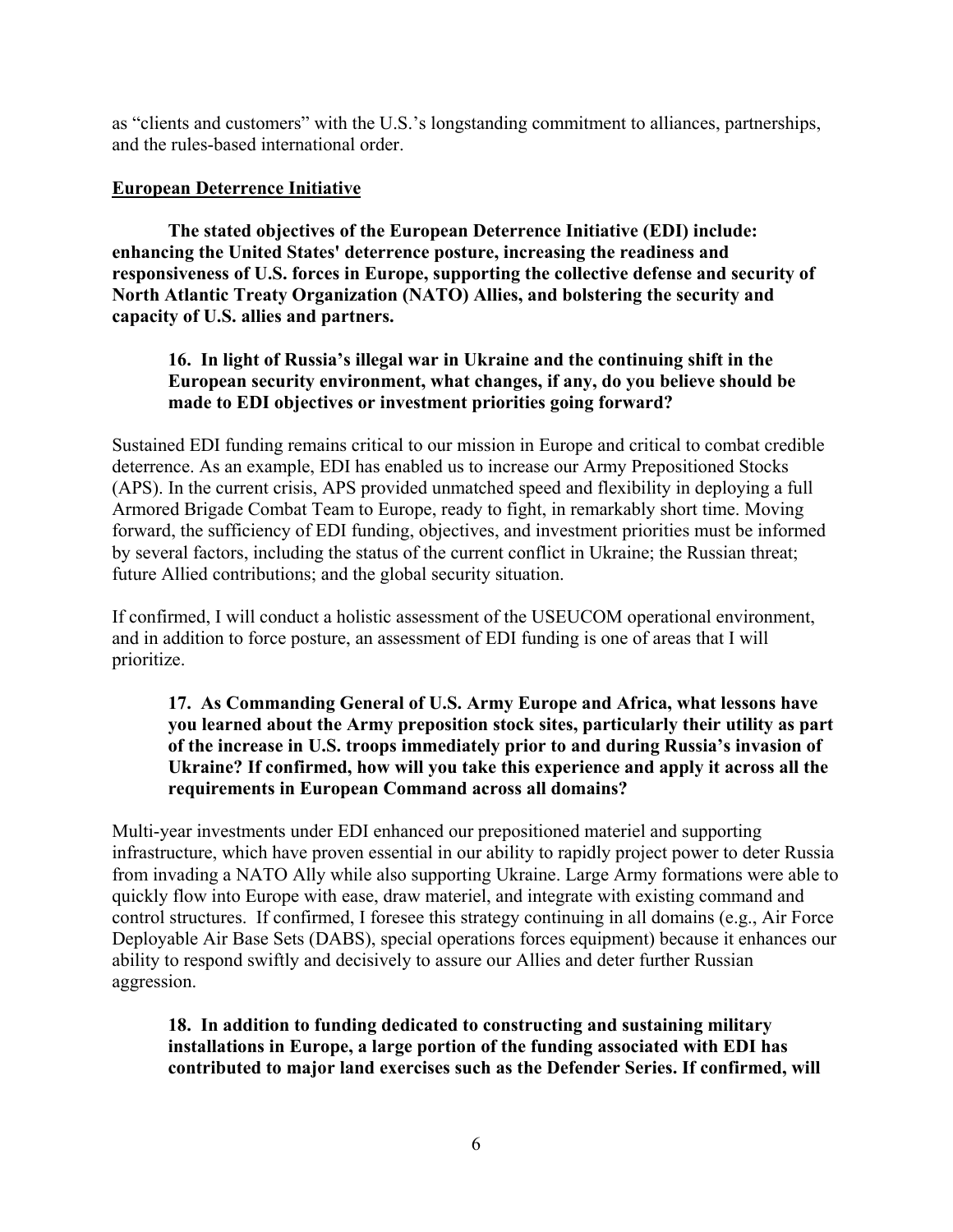#### **you continue to advocate for robust funding for exercises with our European Allies and partners across all domains?**

Yes. If confirmed, I will continue to advocate for robust funding for exercises with our European Allies and Partners across all domains. Fully resourcing and executing our Joint training program builds our readiness and interoperability in command and control, integrated air and missile defense, fires, and logistics. EDI-funded exercises build US and NATO readiness, enhance interoperability, and demonstrate Allied and Partner commitment to deter further Russian aggression.

# **U.S. Capabilities and Force Posture in Europe**

**19. General Wolters testified before the Senate Armed Services Committee in April that after the Russia-Ukraine conflict, there will be a need to examine "the breadth and depth of the European contributions, [and] be prepared to adjust the US contributions. And my suspicion is we're going to still need more" troops than before the U.S. buildup as a result of Russia's invasion of Ukraine. Do you agree?**

Assessing the outcome of this conflict and further consultations within NATO are warranted before drawing conclusions on U.S. contributions. If confirmed, I intend to conduct a holistic assessment of the USEUCOM operational environment to develop the requirements for credible deterrence in light of the evolved security situation in Europe, including force posture.

# **20. Given your knowledge of and experience in the EUCOM AOR, what is your assessment of the current U.S. force posture in Europe? Do you believe it is sufficient to support the achievement of NDS priorities and U.S. strategic objectives?**

In my current role as Commander, U.S. Army Europe and Africa, the command's current force posture is aligned in a manner that is consistent with the NDS priorities and U.S. strategic objectives. However, our force posture going forward will in large measure be driven by the status of the current conflict in Ukraine; the Russian threat; future Allied contributions; and the global security situation.

If confirmed, I intend to conduct an initial assessment, which will include an evaluation of the USEUCOM force posture to determine if it is appropriately scaled to achieve the goals as specified in the recently released 2022 NDS.

### **21. In your opinion, what implications does Russia's invasion of Ukraine have on future U.S. force posture in Europe? How should such considerations be calibrated and coordinated with NATO force posture decisions?**

U.S. long-term force posture will be dependent upon a consensus about the nature of the security environment, including the threat posed by Russia, once the current conflict stabilizes. Future U.S. posture adjustments will be informed by anticipated Ally contributions to NATO's new force model, while ensuring that we can continue to meet USEUCOM campaign objectives and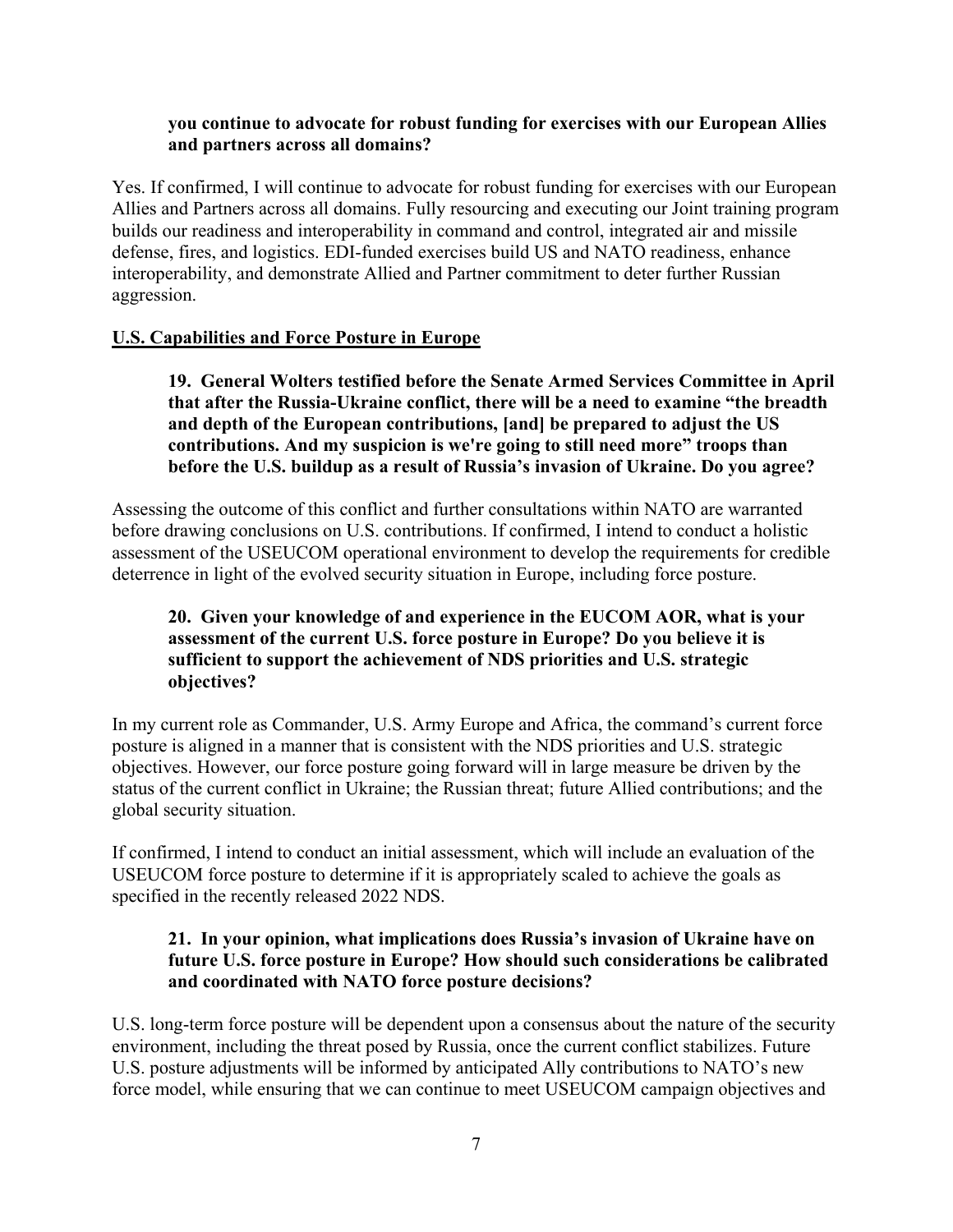enable U.S. global operations from the USEUCOM AOR.

If confirmed, I intend to conduct a holistic assessment of the USEUCOM operational environment to develop the requirements for credible deterrence in light of the evolved security situation in Europe.

# **22. In your assessment, are there capability and/or capacity shortfalls in the current Joint Force that present a significant challenge to addressing current or future threats in the EUCOM AOR?**

Over the years, our adversaries have been closing the gaps on exquisite types of capabilities in areas such as artificial intelligence and hypersonic technology, as well as in the cyber and space domains. I believe we ought to continue our focus on developing "best-in-class" capabilities that address the threats of a high-end, multi-domain fight.

If confirmed, I intend to conduct a holistic assessment of the USEUCOM operational environment to identify critical capability and capacity shortfalls in the current Joint Force, as it pertains to the USEUCOM AOR.

# **23. In your assessment, given your experience in the EUCOM AOR, does the United States have sufficient air and missile defense capability and capacity to defend critical infrastructure, such as command and control locations and air bases, against cruise missile attack? If not, what do you perceive as the areas of highest risk?**

From my current perspective as Commander, U.S. Army Europe and Africa, USEUCOM has good Army air and missile defense systems. However, as the security situation and threat evolve, the Joint Force will have to modernize and expand air and missile defense capability and capacity in both systems and force structure. Integrated Air and Missile Defense (IAMD) is an inherently joint and combined requirement that demands integration of all services' air and missile defense capabilities in order to defend critical infrastructure.

A key factor to monitor is the operational tempo of U.S. Army air defense forces, for which demand remains high.

If confirmed, I intend to conduct a holistic assessment of the USEUCOM operational environment, including an assessment of IAMD, to identify and assess critical capability and capacity shortfalls in the current Joint Force.

# **24. How do you view the relative value of permanent versus rotational forces in the EUCOM AOR? How does that relative value change for different kinds of units/formations?**

There are clear advantages and disadvantages to each employment model. From my perspective as the Commander of U.S. Army Europe and Africa, permanently assigned forces are more operationally effective, as they remain fully oriented to the operational environment and can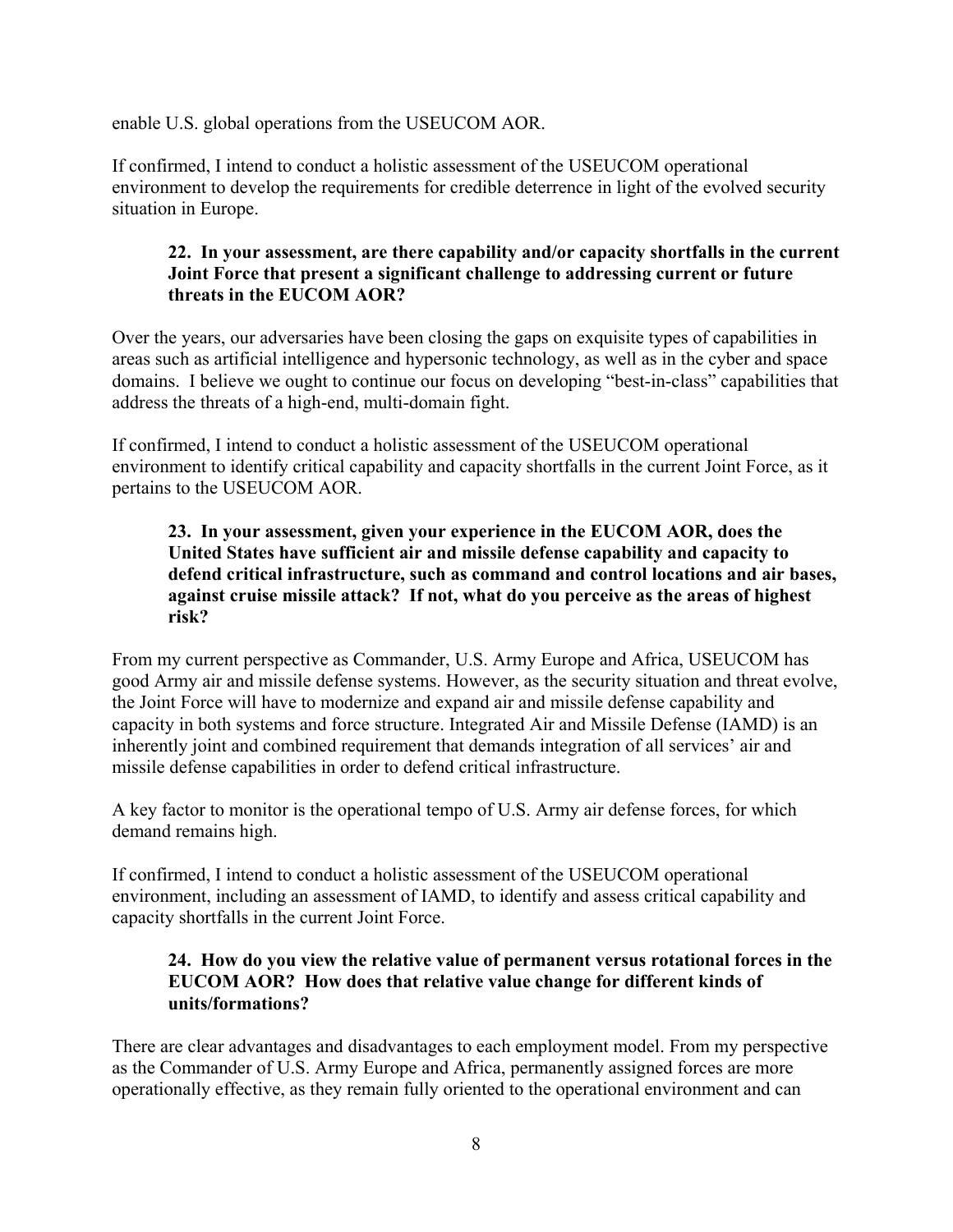become interoperable with our Allies and Partners. However, I also appreciate that there are many other considerations that bear on this issue. Ultimately, the decision between permanent versus rotational forces must balance operational effectiveness with global demand and service considerations.

If confirmed, I will conduct a holistic assessment of the USEUCOM operational environment, and force posture is one of areas that I will prioritize, to enable a fully informed recommendation to the Chairman and the Secretary.

# **25. If confirmed, what specific enhancements would you make to U.S. capabilities and force posture in Europe to support the NDS more effectively?**

If confirmed, I intend to conduct an initial assessment, which will include an evaluation of the USEUCOM organization, operations, activities, and investments and how they can best achieve the goals as specified in the recently released 2022 NDS.

# **26. Some have suggested that NATO should adopt a focus on "deterrence by denial," by positioning credible forces capable of threatening Russia if it seeks to act against us along NATO's eastern flank. What are your views on the concept of deterrence by denial?**

I agree with the strategy of deterrence by denial and I believe that it would be an effective strategy in deterring a Russian attack against NATO.

# **27. What is your understanding of the operational value of the four** *Arleigh Burke*  **class destroyers homeported in Rota, Spain?**

U.S. Aegis destroyers based in Rota, Spain, coupled with Aegis Ashore provide the foundation of NATO's ballistic missile defense capability. In addition to their ballistic missile defense mission, they allow us to better track undersea activity, boost NATO's presence in the Black Sea, monitor Russia naval activities in the eastern Mediterranean, and provide a wide range of multimission capabilities.

# **28. The current EUCOM commander and his predecessor both testified in support of basing two additional destroyers in Rota, Spain to bolster U.S. naval posture and presence in Europe. Do you agree that two additional destroyers based in Rota would be beneficial in the region?**

I agree with General Scaparrotti and General Wolters. Two additional destroyers based in Rota would be beneficial in the region.

# **Nuclear Posture**

**29. In your view, what role does the U.S. strategic nuclear triad play in the security of the EUCOM AOR?**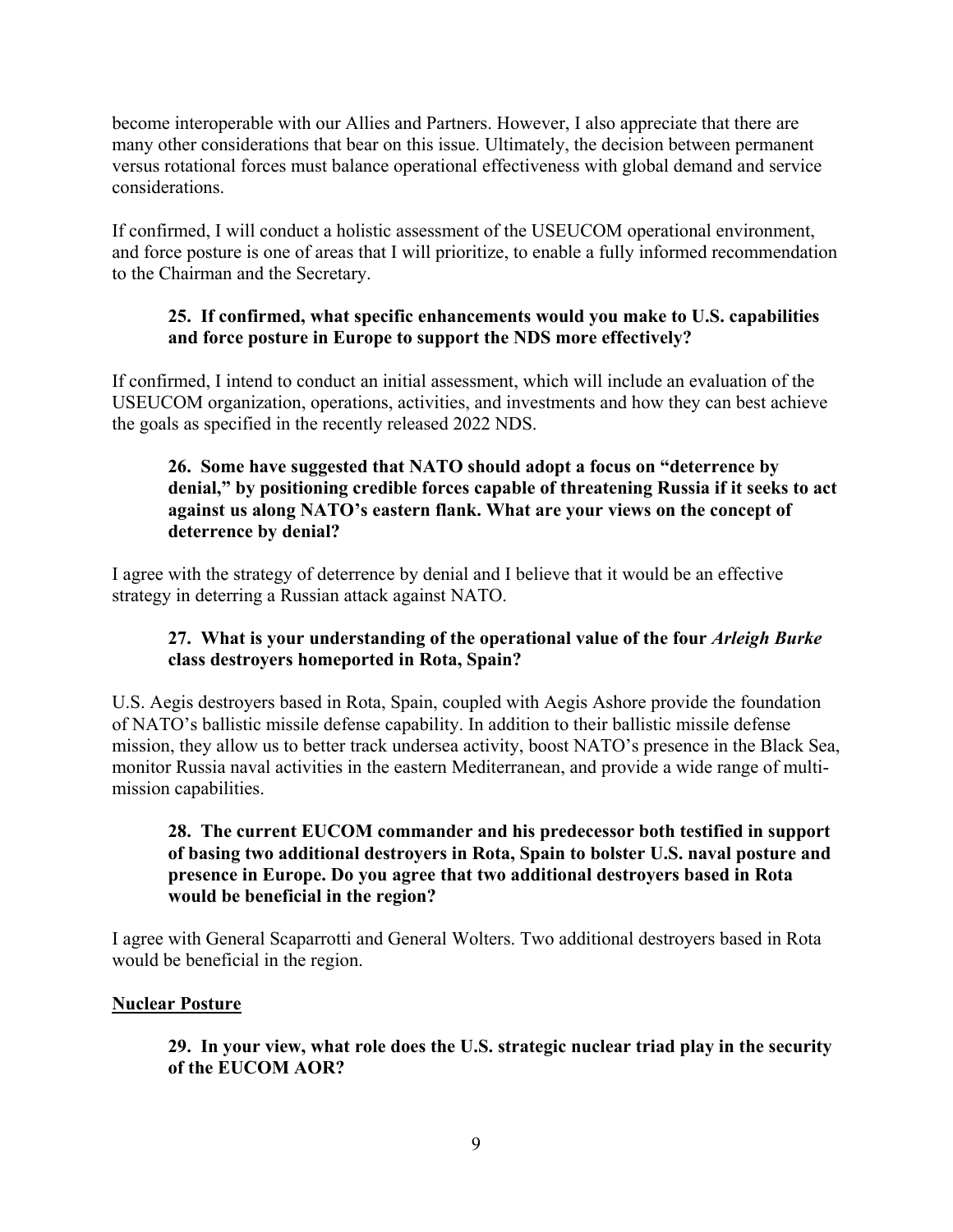Robust nuclear deterrence is critical to maintaining regional stability and deterring conflict and underpins integrated deterrence. The U.S. strategic nuclear triad – our nation's steadfast commitment to provide a credible, reliable, and secure nuclear deterrent – is instrumental to security in the USEUCOM AOR.

**The 2022 Nuclear Posture Review, which was part of the broader National Defense Strategy articulated a nuclear deterrence strategy that "as long as nuclear weapons exist, the fundamental role of U.S. nuclear weapons is to deter nuclear attack on the United States, our allies, and partners. The United States would only consider the use of nuclear weapons in extreme circumstances to defend the vital interests of the United States or its allies and partners."**

**30. Do you support this strategy?**

Yes.

**31. Do you agree, in full, to articles 40 and 41 of the June 14, 2021, NATO Brussels Summit Communique' and in particular "As long as nuclear weapons exist, NATO will remain a nuclear alliance."**

Yes.

**32. Do you support the forward deployment in Europe of United States' nuclear weapon with capabilities and infrastructure by allies?**

Yes.

#### **33. If confirmed, what steps you would undertake to address the above goals with NATO allies?**

If confirmed, I would reaffirm U.S. strategic assurance guarantees as stated in the 2022 Nuclear Posture Review. I would also reinforce upcoming improvements that modernize our nuclear deterrence capabilities in theater and strongly reinforce our deterrence posture.

#### **Russia**

### **34. In your view, what are the USEUCOM and NATO activities most important to responding to Russian violence in Ukraine and deterring potential Russian aggression against NATO territory?**

From my perspective as the Commander of U.S. Army Europe and Africa, U.S. and NATO's response to the Russian invasion of Ukraine has been a remarkable whole-of-government, whole-of-nation, and whole-of-alliance effort. The activities that comprise this effort span the spectrum of diplomatic, information, military, and economic activities, imposing heavy costs on the Russian Federation for their unprovoked and illegal aggression. While all of these activities are crucial, I believe that NATO's immediate response, as a unified and combat credible alliance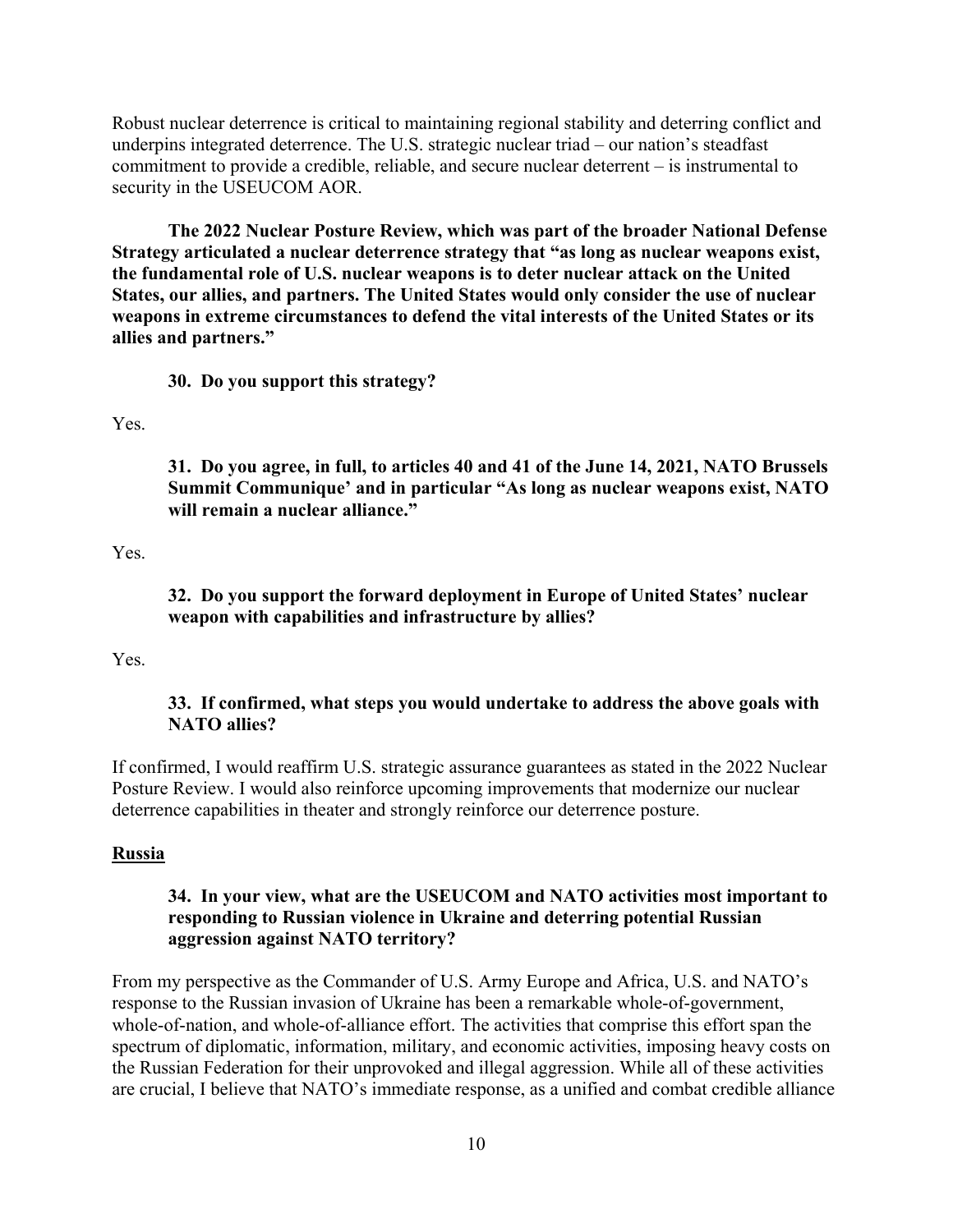has been particularly critical in deterring further Russian aggression on NATO territory.

# **35. Are United States policies and the associated authorities—as applicable to the EUCOM AOR—sufficient to counter Russia's influence in the AOR, or are there additional measures we should be considering?**

In support of whole-of-government and whole-of-alliance efforts, USEUCOM contributes to countering Russia's malign influence in the AOR. It is vital that the United States and USEUCOM continue to share information with our Allies and Partners and work together to counter malign influence across the continent.

**Vladimir Putin has discussed Russia's plans to develop a variety of new nuclear capabilities, including a new ICBM, an intercontinental hypersonic missile, a nuclearpowered cruise missile, and an undersea drone. In response to the crisis in Ukraine, Putin has put Russian nuclear forces on high alert and threatened "consequences that you have never experienced in your history."** 

### **36. What is your assessment of Putin's capabilities and intent to follow through on threats to resort to the use of nuclear weapons in response to the Ukraine crisis?**

According to New START Treaty statements on 1 September 2021, Russia declared 1,458 warheads on 527 deployed ICBMs, SLBMs, and heavy bombers. Russia currently has an active stockpile of up to 2,000 warheads for non-strategic nuclear weapons (NSNWs). These include air-to-surface missiles, short-range ballistic missiles, land-attack cruise missiles, gravity bombs, and depth charges for medium-range bombers, tactical bombers, and naval aviation, as well as anti-ship, anti-submarine, and anti-aircraft missiles and torpedoes for surface ships and submarines, and Russia's anti-ballistic missile system.

Continued Russian rhetoric about the potential use of nuclear weapons is irresponsible and destabilizing. If confirmed, monitoring these indicators and warnings will remain a top priority for me.

# **37. Given recent advances in Russian attack submarine capability, such as the deployment of the highly capable Russian submarine** *Severodvinsk***, what additional capabilities or capacity are most important to maintaining the U.S. advantage in undersea warfare in the EUCOM AOR?**

The Russian Federation Navy (RFN) continues to increase the scope and complexity of its undersea operations in the European theater through ongoing efforts to replace Soviet-era platforms with a number of new, technologically advanced multi-mission submarines that present a qualitative evolution in the subsurface threat. Maintaining our undersea advantage will require a comprehensive approach to undersea warfare using aircraft, surface ships, submarines, satellites, electromagnetic and cyber capabilities, unmanned vehicles in the air and water, and fixed and portable underwater sensors.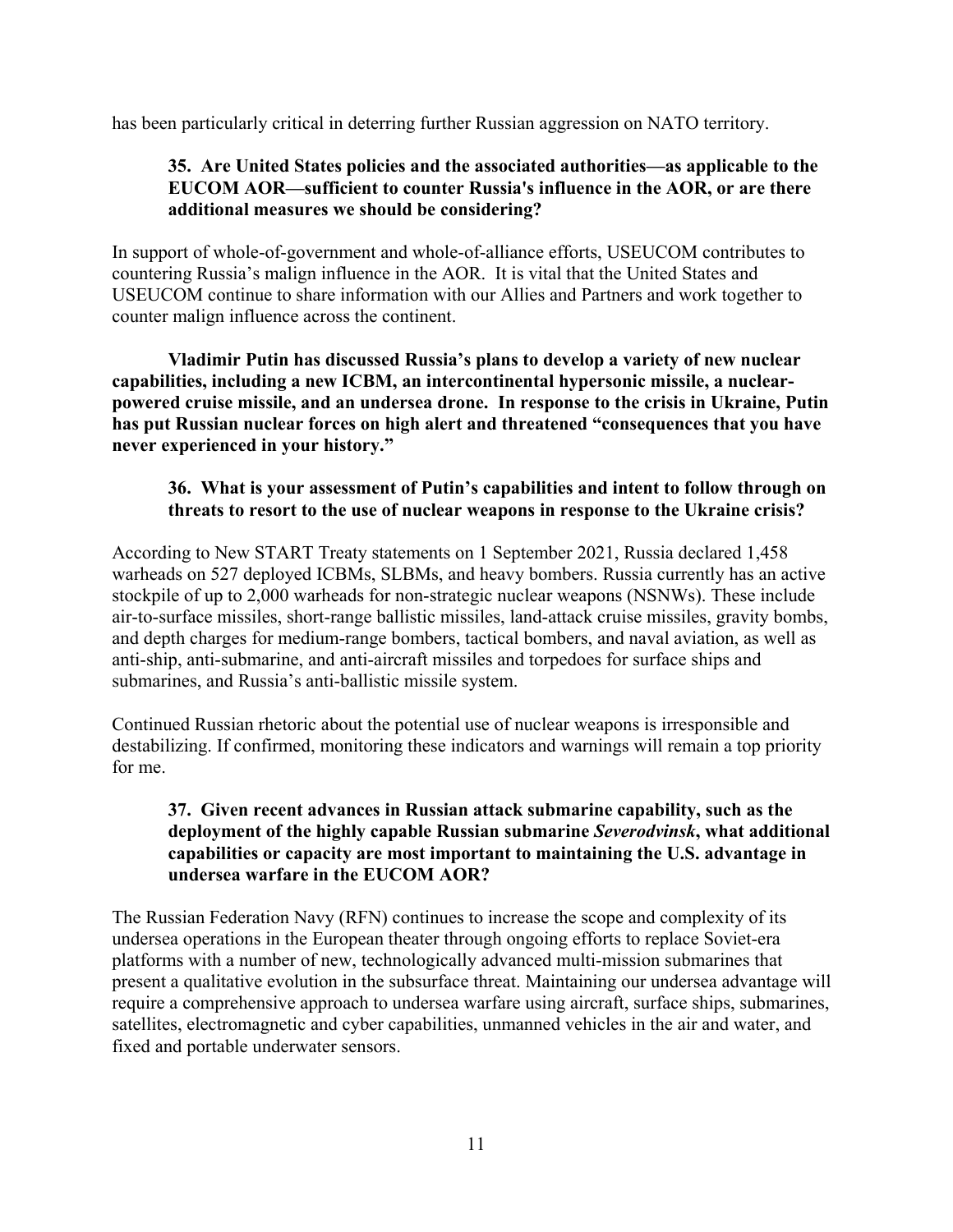#### **38. In your assessment, does EUCOM currently have a mature joint concept of operations and the necessary capabilities in sufficient capacity to mitigate the challenge of Russian A2/AD capabilities? If not, what additional capabilities or capacity are required in the EUCOM AOR to ensure U.S. forces are able to achieve operational freedom of maneuver at decisive points?**

USEUCOM'S concept of operations to mitigate the systems intended to contest the operating environment is well developed and well-rehearsed. Capabilities to support the operations concept and USEUCOM's capacity continue to increase with the addition of 5th Generation fighter aircraft and key Army fires assets. Coupling U.S. capabilities with Allies and Partners makes this concept of operations stronger and more resilient.

#### **39. In your view, what are Russia's strategic goals in the Black Sea and in the Mediterranean, regardless of how the war in Ukraine progresses?**

Russia seeks to dominate the Black Sea and compete favorably in the Mediterranean for defense, military power projection, and control of economic trade routes. Control of the Black Sea provides Russia with access to a warm water port (Sevastopol), access to the Mediterranean through the Turkish straights building Russian strategic defensive depth and allowing access to world oceans to challenge U.S. and allied operations and freedom of maneuver. Russia will continue building naval port infrastructure and adding Black Sea Fleet combatants including fielding additional long-range strike capable ships intended to defend southern approaches, and extend continuous naval rotations in the eastern Mediterranean. Russia may also seek diplomatic and legal agreements to restrict access and constrain Black Sea nations to Russian military and economic advantage.

### **40. Russia will still have the ability to threaten Ukraine, blockade its economy, and otherwise disrupt freedom of the commons in the Black Sea regardless of the outcome of the war in Ukraine. If confirmed, what actions would you recommend the U.S. and NATO take to mitigate Russia's threats in this body of water, and in its strategic connection to the Eastern Mediterranean?**

The conflict in Ukraine has only increased the strategic importance of the Black Sea region to Russia. Russia employs a variety of approaches to further their regional interests through diplomatic, informational, economic, and military means. If confirmed, I would pursue a wholeof government, whole-of-alliance Black Sea security strategy, to ensure a coordinated U.S./NATO approach to countering Russian regional interests.

#### **China**

# **41. In your view, what are the EUCOM and NATO activities most important to mitigating the potential strategic implications of Chinese influence and investments across the AOR?**

Mitigating PRC influence and investments in the USEUCOM AOR requires a whole-ofgovernment, whole-of-nation, whole-of-alliance effort. Providing U.S., Allied, or Partnered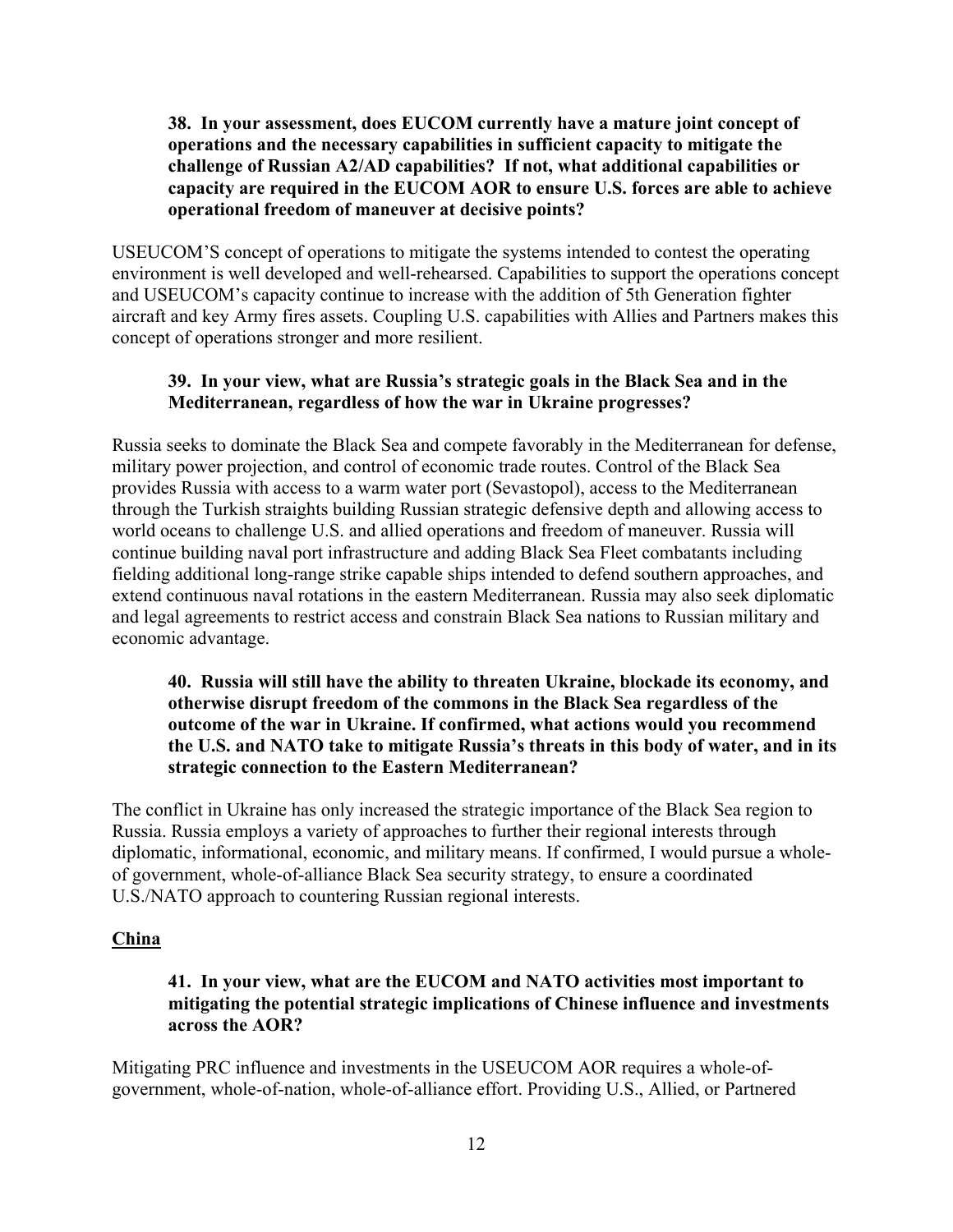nation alternatives to China's investments and loans to advance Europe's infrastructure can mitigate or stall China's One Belt-One Road projects, reduces Europe's exposure to coercion, and ensures access to critical infrastructure. Our collective ability to secure sensitive supply chain processes and protect operations and technologies is critical for collective security and interoperability, and requires a holistic approach.

If confirmed, I will fully assess China's malign activities in Europe, building on USEUCOM's ongoing efforts.

# **42. As NATO seeks to revise its Strategic Concept, what role do you envision for the Alliance in countering the challenge from Chinese malign influence in the EUCOM AOR?**

More than at any time in recent years, our European Allies and Partners recognize the risk the PRC presents to European security and interests. The June of 2021 NATO heads of state communique described NATO's growing concern over the PRC's malign actions on the continent and outlined NATO's policy to protect critical infrastructure, strengthen resilience, maintain our technological edge, and address challenges to the rules-based international order. Beijing's response to Russia's invasion of Ukraine has only furthered these concerns. With NATO releasing its new strategic concept this summer in Madrid, I think we will continue to see the growing importance NATO is placing on China and additional whole-of-alliance efforts to counter malign PRC activities in Europe.

If confirmed, I look forward to working with the whole-of-government, Allies, and Partners to assess and counter China's malign activities in Europe.

# **Russian Hybrid Warfare**

**In testimony before the Senate Armed Services Committee on March 29, 2022, General Wolters stated "Russia employs unconventional tools, ranging from disinformation campaigns, malicious cyber activities, and the manipulation of energy markets to support Moscow's efforts at political subversion and economic intimidation."**

**43. In your assessment, does EUCOM currently have sufficient resources for countering Russia's cyber-enabled information operations and other hybrid warfare operations? If not, what additional capabilities or capacities are required in the EUCOM AOR to effectively counter these Russian hybrid operations below the level of military conflict?** 

USEUCOM collaborates directly with CYBERCOM to generate cyberspace options to counter state and non-state malicious activities within the European theater. CYBERCOM, as the force provider for Cyberspace Operations Forces, uses persistent engagement to interact and compete with adversaries in cyberspace short of armed conflict. We know Russia invests heavily in cyberenabled information and hybrid warfare operations worldwide. It is imperative that the United States not cede this key terrain. USEUCOM's operations in the information environment contribute to the Command's and the U.S Government's overall efforts to advance U.S. interests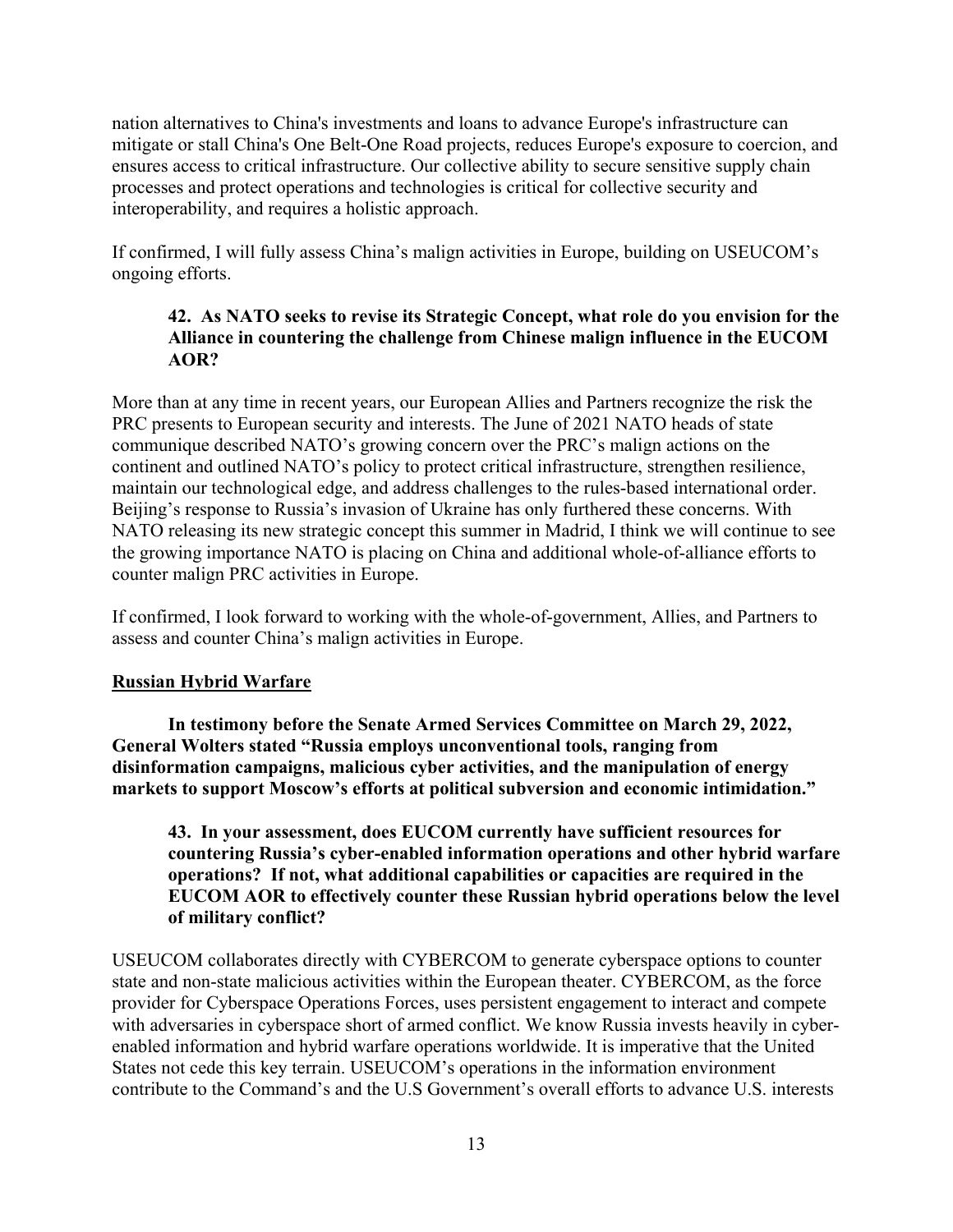in Europe. If confirmed, we will continue to expand our interoperability with our Allies and Partners, where we realize the full benefit of our competitive advantage over Russia.

#### **44. What do you assess as key priorities for, and limitations on, the conduct of information operations against Russia in the EUCOM AOR?**

A whole-of-government methodology coupled with the appropriate authorities is key to conducting effective information operations to counter Russian malign influence. Expanding this approach to include the entire NATO Alliance, the European Union, and individual Partner nations will further increase efficacy. If confirmed, my intent is to ensure that USEUCOM continues its practice of close coordination with the Joint Staff, the Office of the Secretary of Defense for Policy, and the Department of State to comply with department policy guidance, as well as department granted authorities and permissions.

# **45. In your assessment, how important is a whole-of-government approach to countering Russian hybrid warfare against the United States? In your assessment, can the United States be successful against Russian hybrid warfare if we fail to invest in non-military tools of national power as part of a whole-of-government approach?**

The Russian Federation has demonstrated the ability to utilize all of its instruments of national power to achieve their desired outcomes. The United States must continue to invest in critical tools of national power as part of a whole-of-government approach to counter hybrid warfare. Efforts are more effective when aligned with Allies and Partners. Increased alignment will increase the speed at which the U.S., our Allies, and Partners compete, allowing us to be proactive versus reactive. With respect to the recent Ukraine crisis, through close coordination among agencies and departments, the USG was particularly effective at establishing and maintaining a dominant narrative exposing Kremlin intent and mobilizing support to Ukraine's defense of its sovereignty. If confirmed, I look forward to working with the whole-ofgovernment to assess and counter Russia's hybrid warfare activities in Europe.

# **46. How important is it that our campaign to counter Russian hybrid aggression be synchronized with the efforts of our allies and partners?**

It is imperative that our campaign to counter Russian hybrid aggression be synchronized with our allies and partners. USEUCOM's operations, activities, and investments in our AOR contribute daily to establishing and maintaining a narrative that effectively challenges Russia's malign activities. The demonstrated professionalism of our Armed Forces, our persistent presence across all domains, our strong Alliance and partnerships, our information and intelligence sharing agreements, our ongoing and unprecedented Security Force Assistance efforts, and our robust Joint and Combined Exercises all demonstrate our ironclad commitment to regional security, while promoting U.S. strategic interests. If confirmed, I look forward to working with the wholeof-government and our Allies and Partners to assess and counter Russia's hybrid warfare activities in Europe.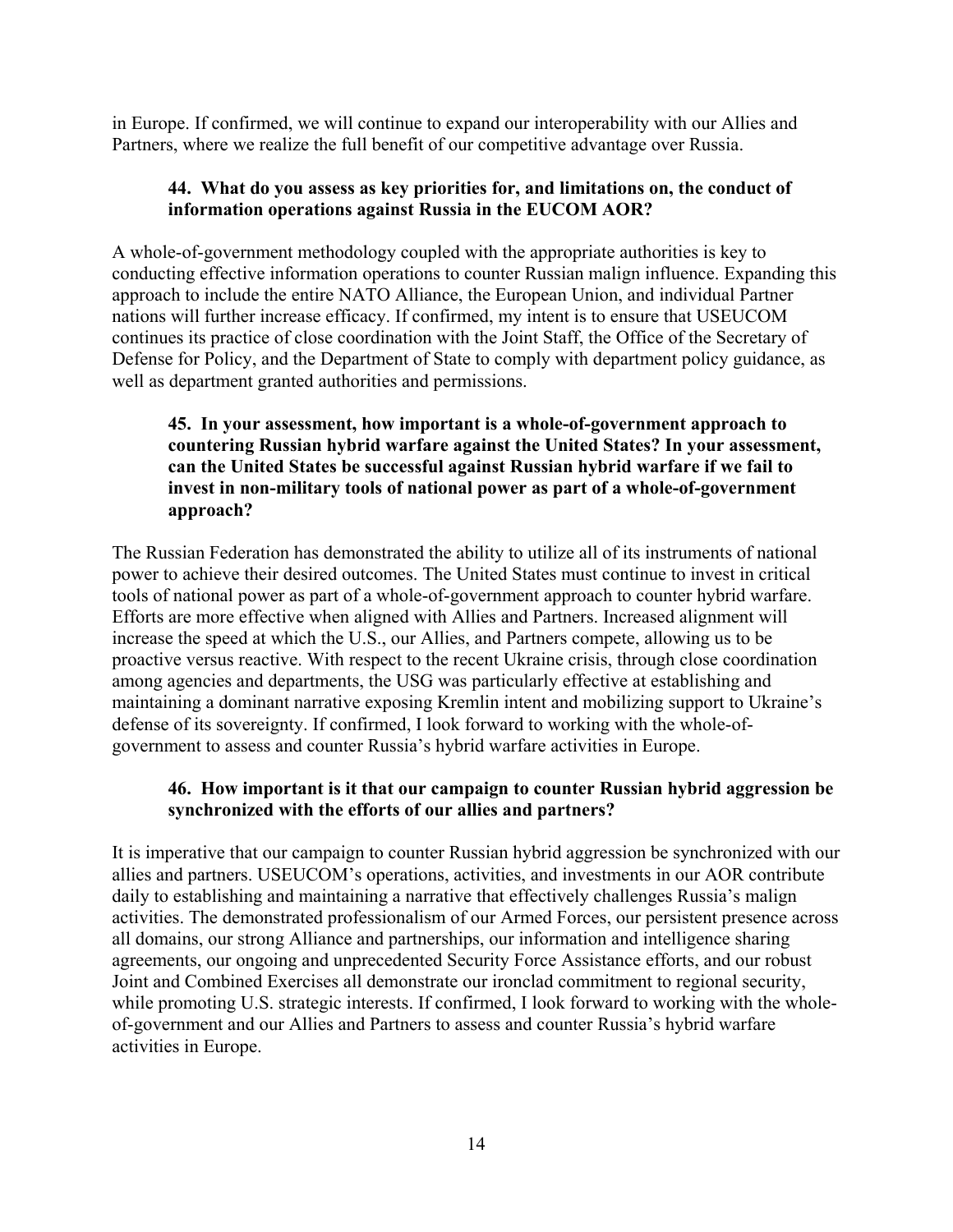#### **47. What is your assessment of NATO's readiness to detect, deter, and respond to attacks from adversaries in the cyber domain?**

NATO's cyberspace capabilities depend on the combined strength of its member nations. Each country in the Alliance is responsible for their own cyber security. In recent years, NATO has expanded their focus on cyber by establishing additional force structure and a Cyberspace Operations Center, located in Mons. In my current capacity as the Commander, U.S. Army Europe and Africa, I have observed that throughout the current crisis, NATO's cyberspace capabilities have been more closely integrated than at any other time.

If confirmed, I will ensure that USEUCOM continues collaborative efforts with organizations such as U.S. Cyber Command and NATO's Cooperative Cyber Defense Centre of Excellence to improve training, rapidly disseminate best practices, and facilitate information-sharing across the AOR.

# **Violent Extremist Organizations (VEOs) in the EUCOM AOR**

#### **48. What is your understanding of the U.S. counterterrorism strategy as it relates to the EUCOM AOR?**

It is my understanding that USEUCOM supports a whole-of-government approach to counter terrorism. USEUCOM, in coordination with the U.S. interagency, implements the strategy by supporting and enabling our Partners, Allies and other stakeholders through information sharing and building partner capacity.

### **49. How would you assess the effectiveness of the U.S. counterterrorism strategy and associated activities in addressing the threat posed by violent extremist organizations? What changes, if any, would you recommend?**

My understanding is that threat assessments suggest relatively low risk for violent extremist organizations within the USEUCOM AOR. Moreover, I assess that in general, the U.S. military's largest contribution in the fight against transnational threats often comes in the form of information sharing and capacity-building. If confirmed, I would strive to grow Allied and Partner nation networks to counter the threats that promote extremist ideologies and criminal activities within and beyond Europe, as we defend the homeland forward.

#### **50. Within the EUCOM AOR, what do you consider the highest counterterrorism priorities?**

In my current capacity, the highest priority for counterterrorism operations is protecting the homeland, followed by mitigating threats to U.S. interests and those of our Allies and Partners in the region.

#### **51. What is your assessment of the threat posed by Al-Qaeda, the Islamic State, and other violent extremist organizations to the EUCOM AOR?**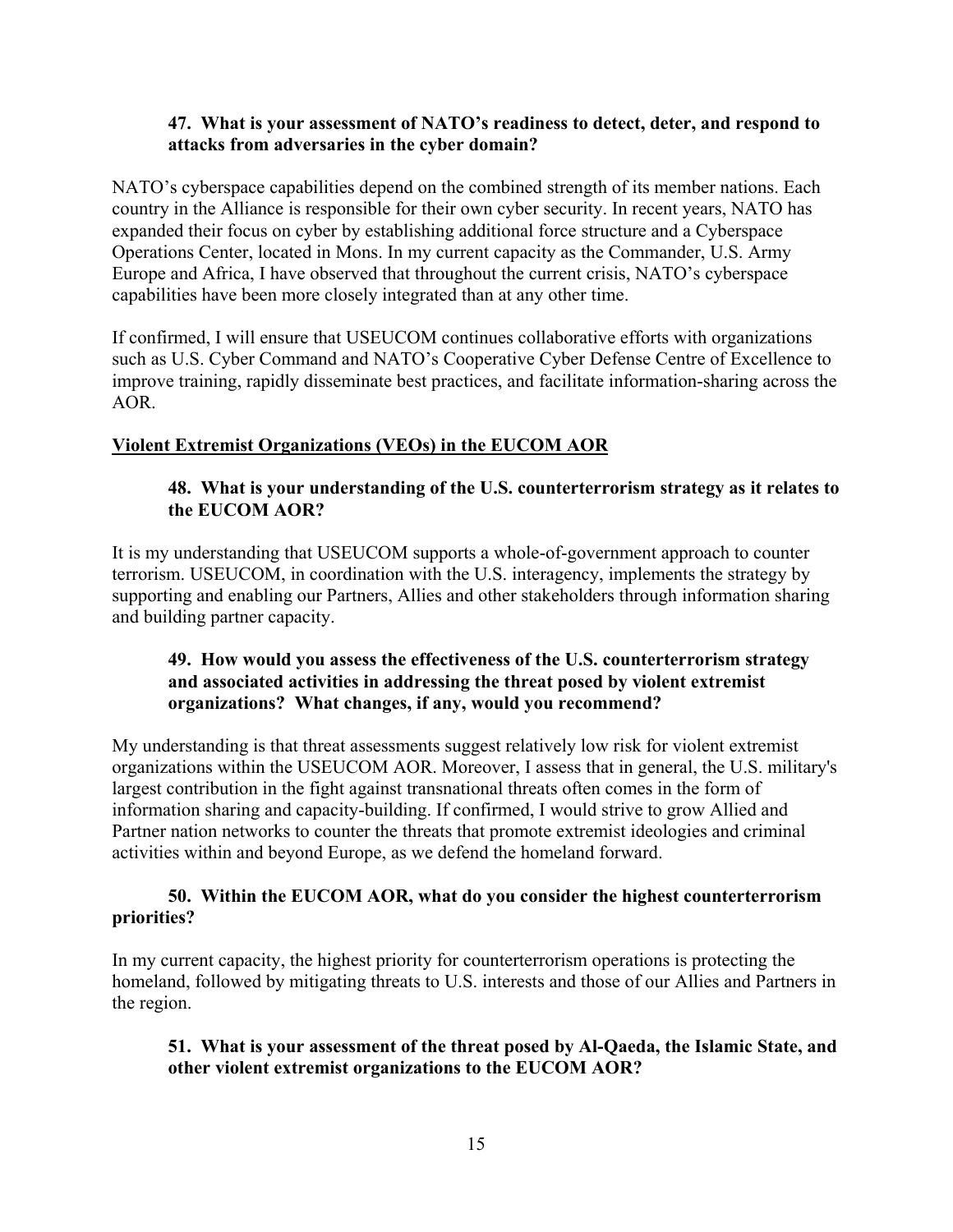If confirmed, I will assess the threat posed by Al-Qaeda, IS, and other VEOs in the USEUCOM AOR. Speaking in my current roll as Commander, U.S. Army Europe and Africa, I can say that a terrorist threat to U.S. Army Forces in Europe persists, despite a decline in attacks in the past two years. ISIS in particular directed multiple attacks against civilian targets and tourist locations in the past couple of years. The group intends to expand its operational networks and they continue to call on sympathizers to conduct attacks in Europe. Al- Qa'ida also intends to conduct attacks in the USEUCOM AOR but lacks the capability due to diminished leadership and resources.

### **52. What is your assessment of Russia's role in supporting violent extremist groups in the EUCOM AOR? What steps, if any, would you recommend to counter this support?**

If confirmed, I will conduct a holistic assessment of the USEUCOM operational environment, including an assessment of Russia's role in supporting violent extremist organizations or groups (VEOs).

# **U.S. Commitment under Article 5 of the North Atlantic Treaty**

**A cornerstone of the NATO Alliance is the principle of collective self-defense as codified in Article 5 of the North Atlantic Treaty.** 

# **53. In your view, how important to U.S. strategic interests is the U.S. commitment to its obligations under Article 5?**

The U.S. commitment to its obligations under Article 5 is vital to U.S. strategic interests. The National Defense Strategy clearly articulates the importance of strong alliances to respond to shared challenges. NATO is the premier alliance on the world stage, and Article 5 represents the enduring commitment that binds our nations together.

# **54. How important to being able to meet Article 5 obligations is follow through on Article 3 which commits Allies to develop their "individual and collective capacity to resist armed attack"?**

Commitment to Article 3 is essential to ensuring the success of Article 5 obligations. Article 3 charges independent nations with the responsibility to provide for their own defense as a precondition for collective defense.

# **NATO Burden Sharing**

**At the Wales Summit in 2014, NATO allies pledged to spend at least 2% of Gross Domestic Product (GDP) on defense by 2024 and to move towards spending at least 20% of their defense budget on major new equipment. Since that time, Allies have made significant progress in increasing defense spending and investing in major equipment.** 

**55. Where have you seen the greatest progress on burden sharing in the NATO Alliance?**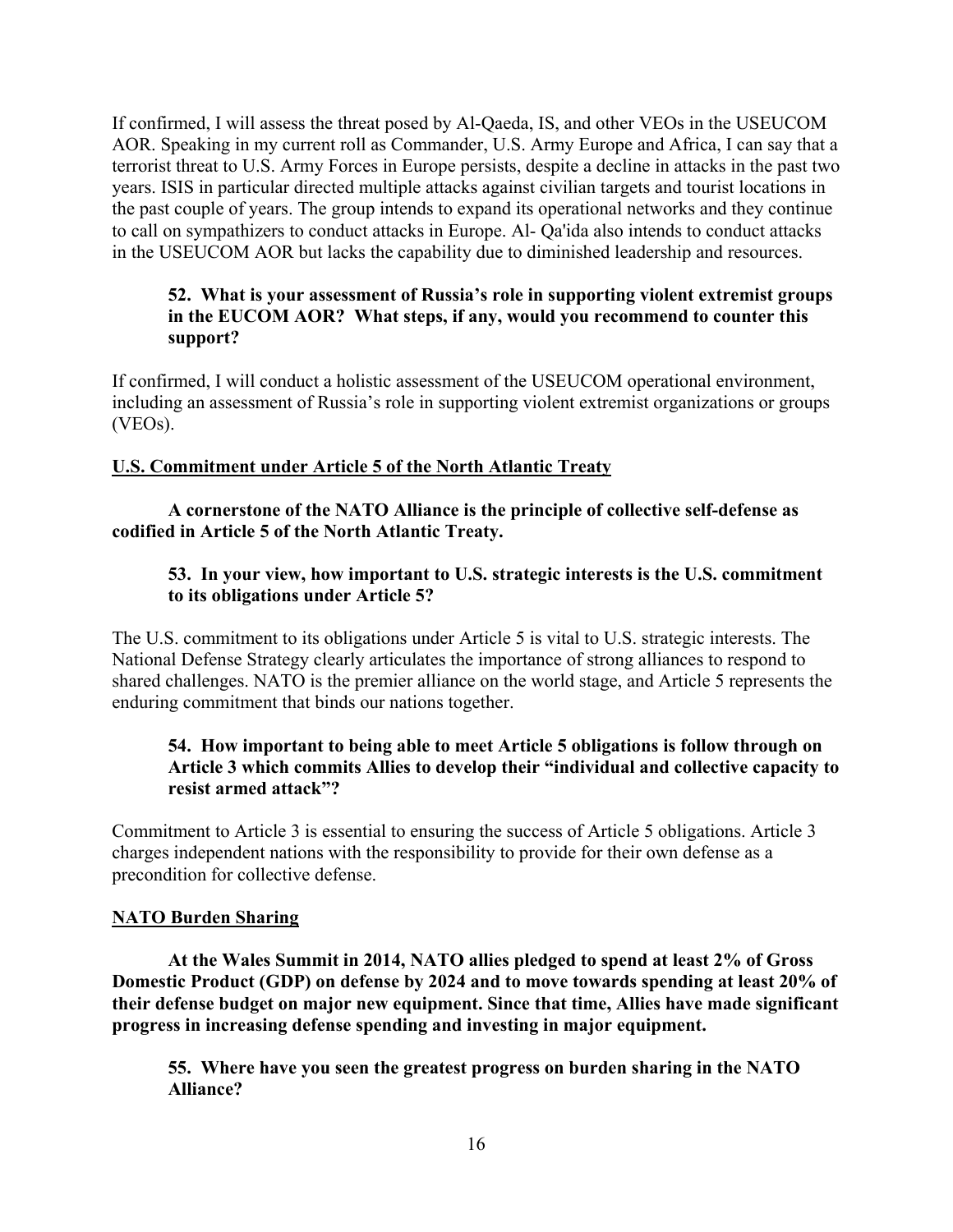As a result of Russia's illegal and unprovoked invasion of Ukraine we have seen our NATO Allies increase – in some cases dramatically increase – defense budgets, and provide large quantities of military equipment to Ukraine. Some nations donated the entirety of a specific capability in their inventory. We also witnessed the rapid deployment of NATO forces across a large portion of southeast Europe. Personally, I am most pleased by many Allies' commitments to upgrade existing equipment. These new procurement initiatives will ensure a more combat credible Alliance. At the Madrid Summit in June, heads of state will chart the course with respect to burden sharing for the foreseeable future - just as the Wales Summit did in 2014. The outcomes of the summit will give us a better understanding of where the Alliance stands on burden sharing.

# **56. What is your assessment of current national plans of NATO allies for meeting the 2% of GDP defense spending goal? Are you concerned that certain national plans are not realistic for meeting the 2% goal by 2024?**

The 2% goal represents a reasonable expectation of investment by each nation towards the collective defense of all. Last year was the seventh straight year of increased defense spending by European Allies. I am, however, concerned that not all nations will meet their 2% commitment goal by 2024. On the other hand, I am optimistic that NATO members will remain focused on defense investments given the current security environment. If confirmed, I will continue to encourage Allied officers to advise their nations to meet the Wales Pledge of 2%.

# **57. If confirmed, what steps would you take to encourage NATO allies to increase their defense spending and enhance their military capabilities so as to enable appropriate contributions to NATO operations?**

If confirmed, I will continue the momentum towards Alliance reinforcement, readiness, and responsiveness. I will encourage Allies who are falling short to accelerate their efforts, and deliver credible plans towards the 2% mark. We will assist political leaders by clearly articulating the Alliance's operational requirements. I also intend to inform Allied investment by continually messaging that we can address present and future threats only through an adapted and modernized Alliance – equitably sharing the responsibility. I believe the principal mechanism to influence Allied defense spending is consistent engagement, at all levels, paired with transparent dialogue.

**Although the "2 percent" goal is important, it is also critical that our allies invest in, and make actual warfighting capability available to the Alliance at the speed of strategic and operational relevance.** 

**58. In your view, should the United States broaden the conversation to encourage allies to focus more on the attainment and refinement of critical capabilities vice meeting a dollar threshold?**

Yes; however, we should not allow a renewed focus on capabilities to dilute our commitment to a 2% spending floor. If confirmed, closing critical capability gaps within the Alliance will be one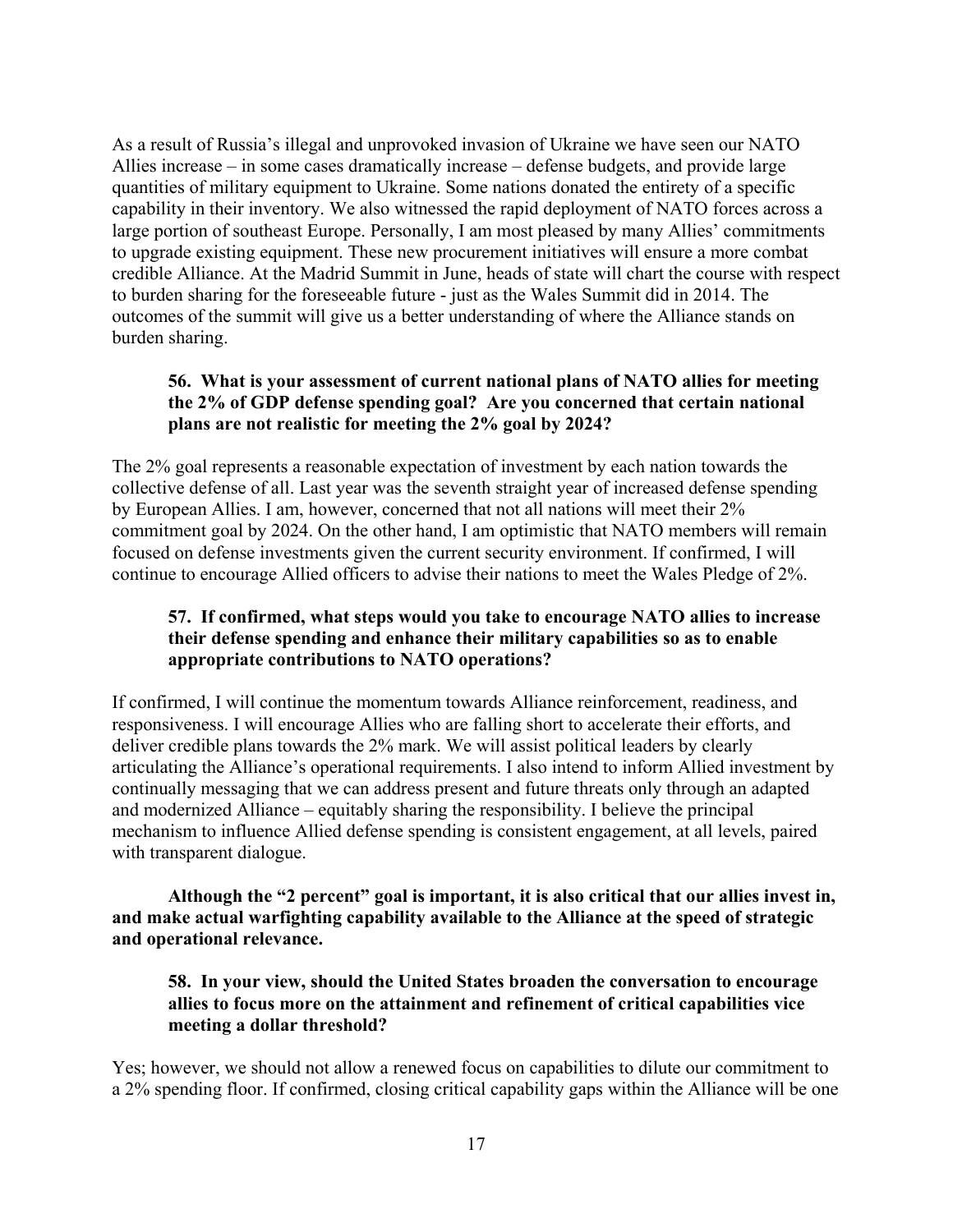of my top priorities. We must work to ensure that the U.S., Allies, and Partners tie investments in capabilities and capacities to clear-eyed collective defense plans that address the evolved threat.

# **59. What recommendations for additional reforms should NATO consider to speed decision-making, improve the ability of the Alliance to realistically plan for contingencies, and generate forces at the speed of strategic and operational relevance?**

In my current role as Commander, U.S. Army Europe and Africa I am not privy to the specifics associated with internal NATO matters. However, the ability to plan for contingencies, and generate forces at the speed of relevance will be a top priority. If confirmed, I will make an assessment of NATO decision-making, planning, and force generation. Also, I would be deeply involved in the development of these plans and providing advice to the North Atlantic Committee (NAC) to improve the speed of decision making and overall readiness across the Alliance.

# **60. In your view, can NATO be enlarged through the addition of countries such as Sweden and Finland while remaining an effective military organization capable of making decisions and acting in a timely fashion?**

Yes.

### **61. If Finland and Sweden seek to join NATO, in your opinion, would they be a net provider or consumer of the Alliance's collective security?**

Finland and Sweden will both be net providers of collective security if they join the Alliance. Finland and Sweden are already capable security partners who routinely participate in the USEUCOM exercise program. Both countries demonstrate the values that the Alliance is built on and have advanced military capability and extremely competent leadership. If confirmed and if they are admitted, I look forward to welcoming both nations into the Alliance.

# **NATO-Russia and U.S. Relations**

# **62. What is your view on the NATO-Russia Council? Does it remain valid after Russia's invasion of Ukraine this year?**

The NATO-Russia Council (NCR) previously served as a forum to encourage dialogue with Russia. Russia, however, has broken the trust at the core of cooperation, and has challenged the fundamental principles of the global and Euro-Atlantic security architecture. In light of the current situation in Ukraine, the U.S. Government should reassess the utility of this mechanism. If confirmed, I will provide the Secretary my best military advice on U.S. participation in the NRC.

# **63. What do you believe are appropriate objectives for U.S.-Russia security relations?**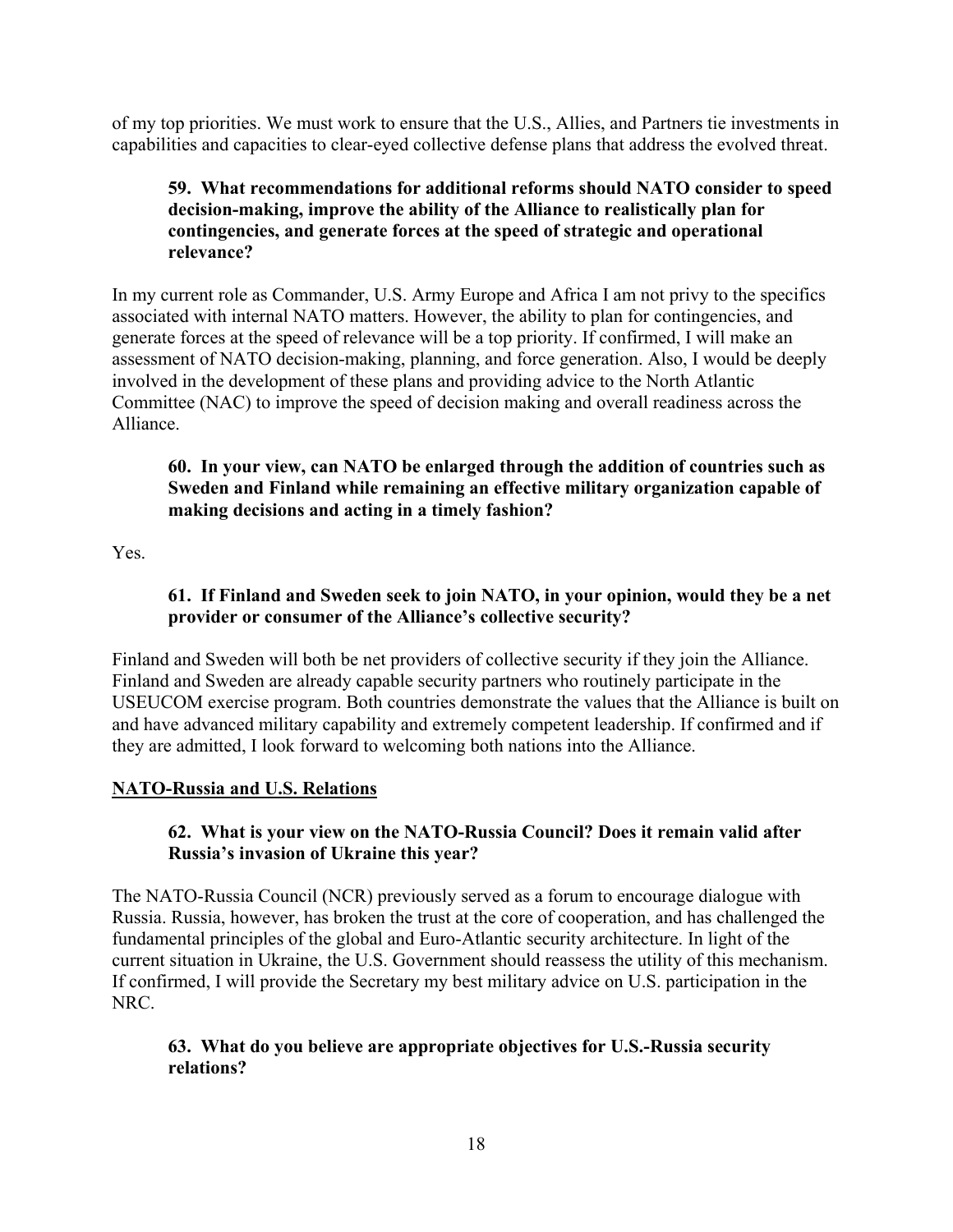The principal objective for U.S.-Russia security relations should be to prevent direct military conflict. If confirmed, I will seek to maintain an alliance-based and credible force to serve as a deterrent. Carefully managed and focused dialogue with Russia, through the appropriate, authorized channels, will be important to mitigating the risk of unintended escalation.

# **64. Are there, in your view, any areas of common interest between the United States and Russia in the security sphere?**

Given Russia's status as a great power and significant player in global affairs, cooperation with Russia on areas of mutual interest should be a key element of global security and stability. These areas could include nuclear arms control, containing the proliferation of weapons of mass destruction, countering transnational threats such as terrorism and narcotics, and managing escalation in the space and cyber domains. Ultimately, cooperation with Russia must be within our core national security interests and must be accomplished in the spirit of transparency and reciprocity.

# **NATO—European Union (EU)**

# **65. How would you characterize the NATO-EU relationship today?**

The EU is a unique and essential partner for NATO, and the NATO-EU relationship is stronger today than it has been in decades. NATO and the EU currently have 21 member countries in common. Both organizations agreed to 74 cooperative areas since the 2016 Warsaw Summit, including closer cooperation in countering hybrid threats, counterterrorism, information sharing, exercises, and crisis management. Congruent with NATO's Strategic Concept, the EU's Strategic Compass identifies Russia as the significant threat to peace and world order.

#### **66. What role does the EU play in ensuring that the United States and our NATO allies are able to deter and, if necessary, defeat Russian aggression?**

The EU plays a critical role in securing the populations' and parliamentarians' support for national expenditures necessary to deter and defeat Russian aggression. Also, strengthened border security and surveillance efforts by the European Border and Coast Guard Agency (FRONTEX) provide additional early warning and situational awareness to our Allies and Partners in the region. Deterrence efforts are more impactful when EU and NATO efforts are synchronized.

# **67. What role does the EU play in countering Russian malign influence?**

The EU plays an important role. EU sanctions are powerful diplomatic and economic tools that amplify U.S. and NATO efforts to counter Russia's malign influence. Ongoing EU-NATO coordination regarding cyber threats and the EU's 2018 Joint Framework on Countering Hybrid Threats focus awareness, increases resilience and improves our collective response to Russian hybrid aggression.

# **68. In your opinion, is the European Union acting in a complementary role to**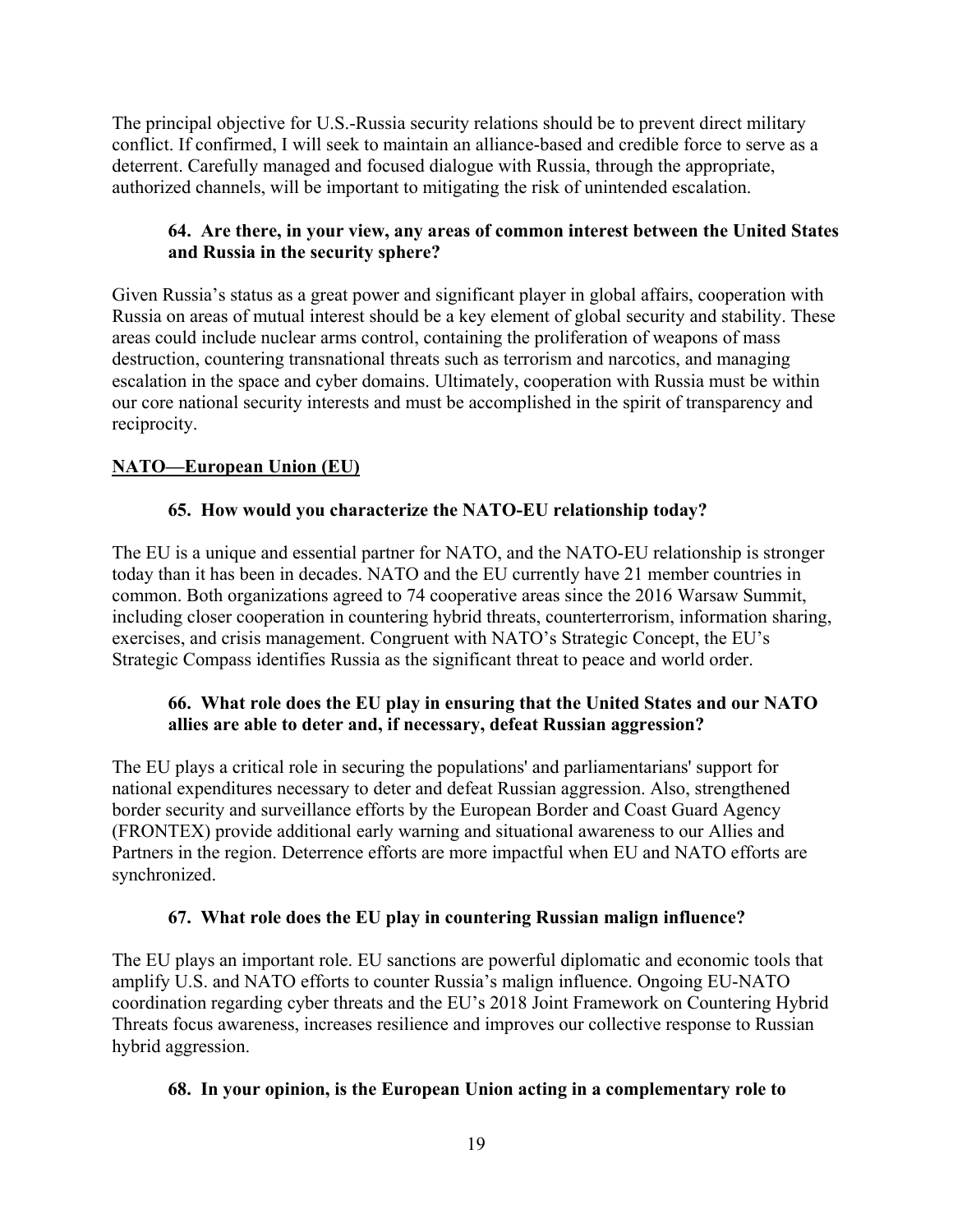#### **NATO's security objectives, or counter to them? If confirmed, what more would you focus on to increase coordination between the two organizations?**

The EU, like NATO, is a key pillar of the European Security Architecture. In my opinion, the EU is acting in a complementary role to NATO's security objectives. EU influence on NATO Allies to contribute funding toward defense matters and the Alliance is critical. The EU views Russia as the largest security threat in Europe, and strategic EU documents are aligned with NATO planning efforts. I am, however, concerned that EU initiatives might compete with NATO obligations in an already constrained environment.

#### **NATO-led Kosovo Force**

**The NATO-led Kosovo Force (KFOR) includes approximately 650 U.S. service members. KFOR's mission is to assist in maintaining a safe and secure environment in Kosovo, consistent with United Nations Security Council Resolution 1244 and to support the development of the Kosovo Security Force (KSF).** 

#### **69. In your view, does KFOR remains an essential deterrent to instability in the Western Balkans?**

KFOR is essential for regional stability. KFOR assists in providing a safe and secure environment for all citizens of Kosovo. Its professional presence affords Kosovo and Serbia a chance to normalize relations through continued dialogue. The KFOR mission is a success story for NATO and a significant investment by the United States and the Alliance for over two decades. The U.S. Army's current force level at Camp Bondsteel is appropriate. U.S. presence in KFOR shows solidarity with our Allies and remains an essential deterrent in preventing a new crisis or conflict.

#### **70. What do you see as the major challenges in the Western Balkans? What is EUCOM's role in addressing these challenges?**

Continuing ethnic tensions, weak institutions, and malign external influences are the major challenges facing the region. The Western Balkans is a competitive zone where the U.S. and Europe compete with Russia and China. Russia leverages its historical and cultural ties as well as energy to exert influence. China employs economic means and a corrupt environment to gain a foothold in numerous states to include Alliance members. EUCOM with its interagency partners and country teams working together can counter these threats. EUCOM must also continue to maximize the State Department's International Military Education and Training (IMET) program, a key program in creating shared values in the ranks of our Allies and Partners. If confirmed, I look forward to completing a thorough assessment of EUCOMs role in the Western Balkans.

#### **71. If confirmed as Commander, EUCOM/SACEUR, what would be your approach to assisting the development and transition of the KSF?**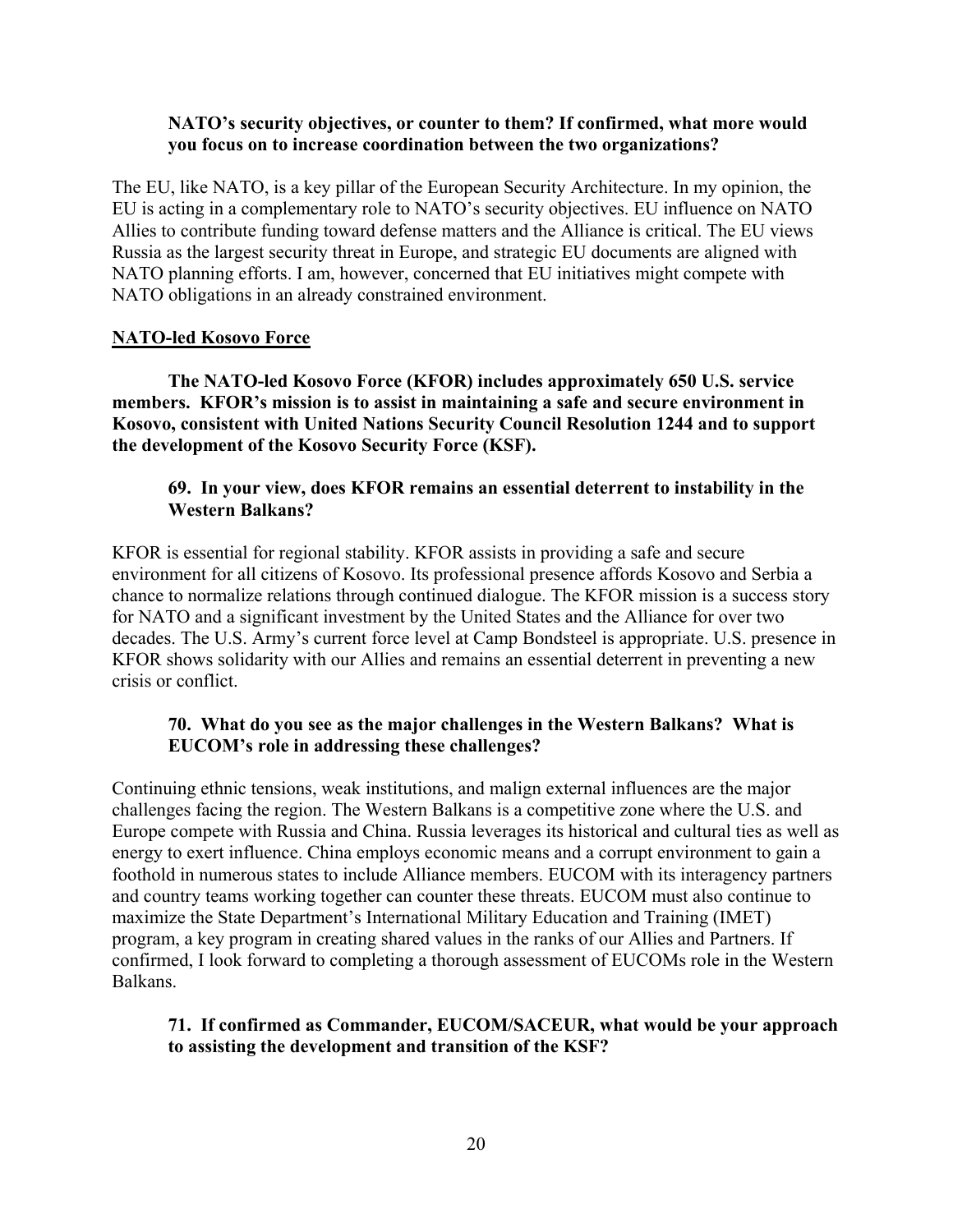USEUCOM supports the development of the Kosovo Security Force (KSF) according to their agreed upon 10-year transition program. Conducted in close coordination with the U.S. and other NATO Allies, this program strives to ensure the KSF becomes a professional, unbiased, and effective security organization. We encourage the KSF to maintain a multi-ethnic, professional force responsive to all the citizens of Kosovo. Leveraging security cooperation programs from regional exercises to professional military education are key for the KSF's development. Last year the KSF participated for the first time in U.S. Army Europe's DEFENDER regional exercise. Also, security assistance primarily through foreign military financing (FMF) will provide the KSF with the equipment required to execute a variety of missions.

#### **NATO Special Operations Headquarters**

**The NATO Special Operations Forces Headquarters (NSHQ) was created in 2007 to enhance the capabilities of, and promote interoperability between, the special operations forces (SOF) of NATO member nations.** 

# **72. What role do you believe the NSHQ should play in future contingencies involving NATO SOF?**

Enhancing capability, capacity, and interoperability is NSHQ's primary focus. NSHQ should continue to develop strategic and operational level command and control capabilities, and also support Alliance efforts to integrate irregular warfare and SOF capabilities into counter hybrid threat plans. During a contingency, NSHQ would serves as an integrating headquarters, ensuring that NATO SOF units are properly incorporated in a manner which best leverages their unique capabilities.

# **73. How do you believe the NSHQ can most effectively support NATO SOF capabilities and interoperability?**

The NSHQ plays a vital role in the training and education of NATO SOF. The NSHQ can increase capability and interoperability by setting capability targets, ensuring synergy in command and control arrangements, integrating common network platforms, and assuring SOF presence in critical areas. By serving as the connective tissue between various members of NATO SOF, the NSHQ will enable more coherent planning and mission execution.

#### **74. What do you believe are the appropriate roles for EUCOM and U.S. Special Operations Command in providing guidance and resources to the NSHQ?**

The USEUCOM Commander, as SACEUR, is the executive agent responsible for the NSHQ. Duties include coordinating with the Commander, USSOCOM to review and validate force structure requirements for U.S. support to the NSHQ. The Commander, USSOCOM provides military advice on capabilities that support allied and partner interoperability with U.S. forces for areas that fall within USSOCOM responsibilities. USSOCOM also provides doctrine, training, and equipment standards for special operations, irregular warfare, and security force assistance capabilities. USSOCOM promotes standardization policies and procedures for special operations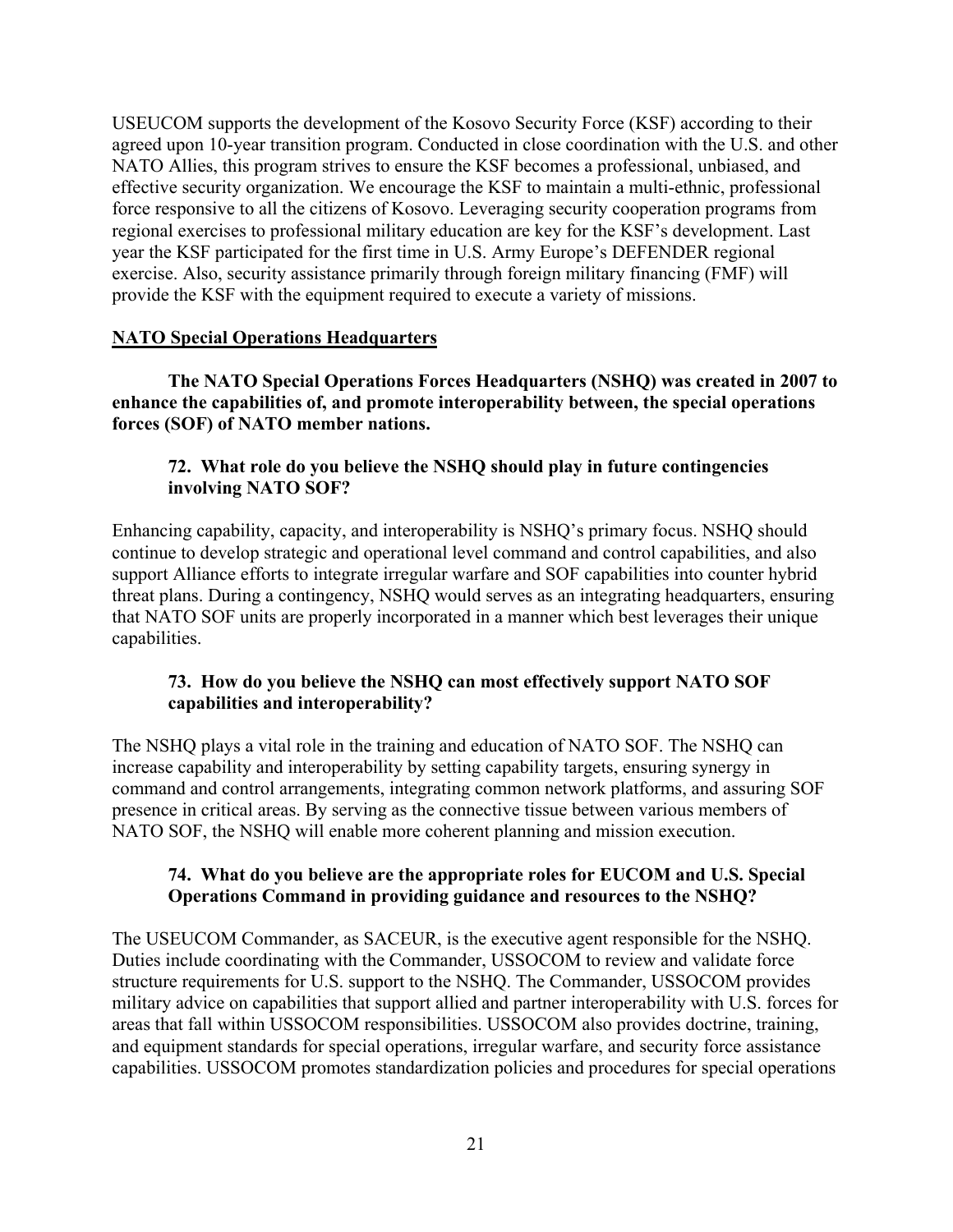equipment, and validates NSHQ's special operations requirements to ensure interoperability of equipment and forces.

### **European Phased Adaptive Approach**

**The United States is deploying the European Phased Adaptive Approach (EPAA) as its contribution to NATO missile defense capability.** 

# **75. Do you believe that EPAA will provide the capability needed to protect U.S. forces in Europe and our NATO Allies against existing and emerging Iranian missile threats?**

Yes. The European Phased Adaptive Approach is adaptable and suitable to defend U.S. and NATO Allies in Europe against existing and emerging Iranian ballistic missile threats. As the U.S. national force contribution to NATO's Integrated Air and Missile Defense (IAMD) Standing Defense Plan, EPAA forces provide the foundation of NATO ballistic Missile defense (BMD). As Iran continues their missile development, USEUCOM, with support from the Missile Defense Agency, will continue to work closely with our Allies to ensure the capabilities provided by EPAA remain effective against current and emerging Russian and Iranian threats.

# **76. In your opinion, is there a need to assess defense capabilities of the U.S. in Europe as well as those of NATO Allies and partners against a Russian ballistic missile threat?**

We must continually assess defense capabilities regarding a Russian ballistic missile threat – this is an iterative process. Our goal is to build an Integrated Air and Missile Defense (IAMD) architecture including U.S., Allied, and Partner capabilities to defend sovereign airspace and national assets against any air or missile threats from outside Europe or NATO territory. In accordance with the Missile Defense Review (MDR), assessments conducted alongside our Allies and Partners must ensure that any such architecture is effective against current and future advanced air and missile threats. The U.S. is encouraging NATO Allies to improve their missile defense capabilities by investing in interceptors and sensors, expanding data sharing and integration, and taking other steps to counter existing and projected ballistic and cruise missile threats.

#### **77. In light of Russia's invasion of Ukraine in 2022 and other escalatory actions directed at NATO, are the U.S. and the Alliance sufficiently postured to deter Russia from threatening our Allies beyond a hybrid or gray zone scenario, as Putin directed against Ukraine?**

It is essential to synchronize efforts to counter Russian aggression with our Allies and Partners. Countering multi-domain activities below the threshold of armed conflict requires a whole-ofgovernment approach that is most effective when aligned with similar allied approaches. USEUCOM is expanding its online counter-propaganda efforts and continues to collaborate with USCYBERCOM to compete with Russia below the threshold of armed conflict. Additional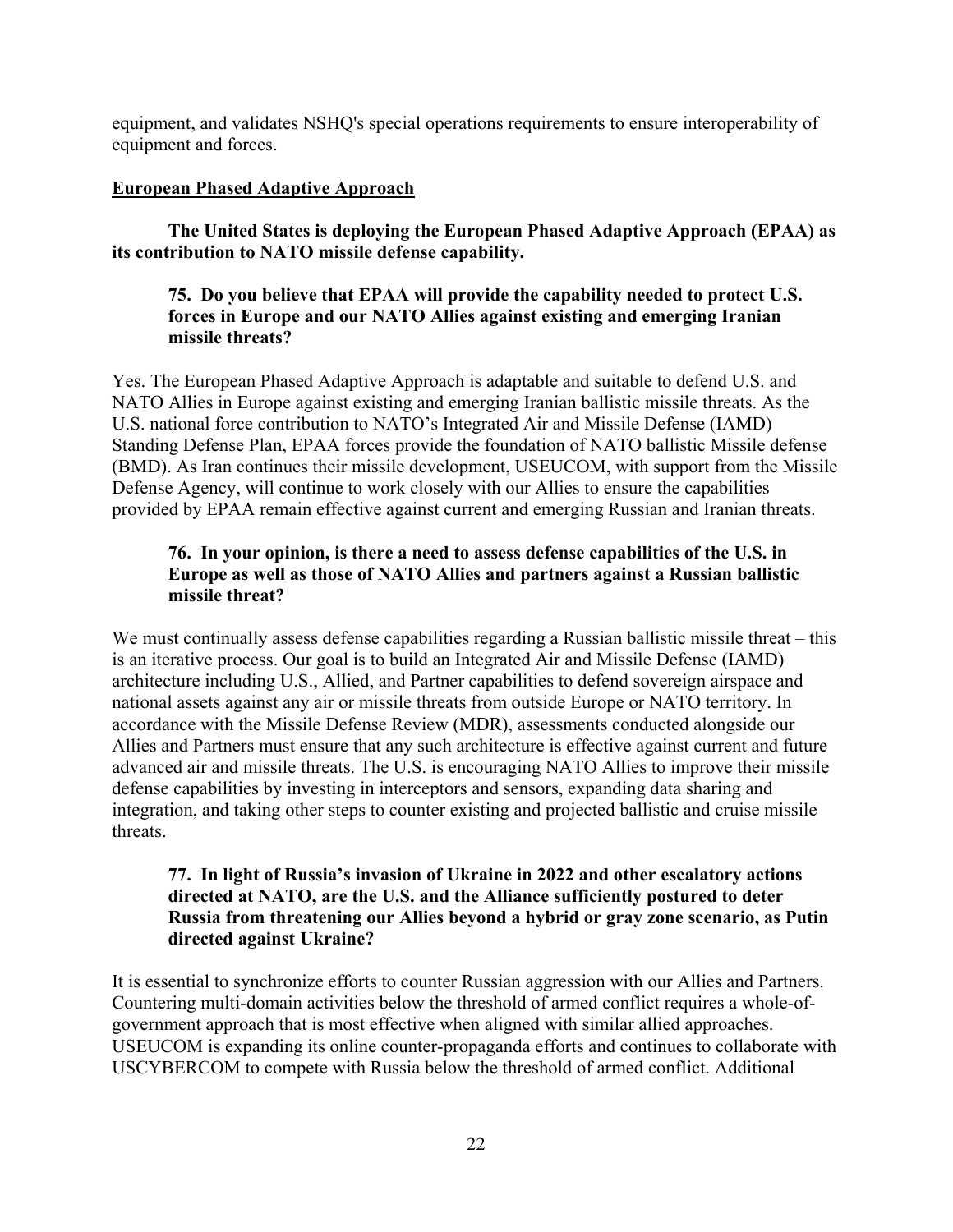military personnel specializing in information operations related disciplines would benefit the command in countering Russia's "malign influence campaign."

NATO has recently made gains in detecting, deterring, and responding to cyber-attacks. If confirmed, I will ensure we continue to make this a priority. NATO maintains a Cyber Defense structure that protects over 100K users at approximately 60 locations. NATO's Computer Incident Response Capability Centre aims to prevent, detect, respond, and recover from cyber incidents. Furthermore, NATO has established a Cyberspace Operations Center to coordinate and synchronize cyberspace operations. In short, NATO's cyber defense capabilities and capacity are improving, but continuous efforts will be required to reduce vulnerabilities across the Alliance.

#### **Sexual Assault Prevention and Response**

**The Department of Defense has developed comprehensive policies and procedures to improve the prevention of and response to incidents of sexual assaults, including providing appropriate resources and care for victims of sexual assault.** 

### **78. What is your view of the steps taken to prevent and respond to sexual assaults in EUCOM, including assaults by and against U.S. civilian and contractor personnel?**

We can never be satisfied with our efforts until all sexual assaults cease. Sexual assault is abhorrent; it is against our values, and damages military readiness. Sexual assault exists along a continuum of harm, so we must detect and correct harmful behaviors before tragic incidents occur. This issue will always have my direct attention. If confirmed, I will work to ensure prevention and response is a top priority for USEUCOM.

In my current capacity as Commander, U.S. Army Europe and Africa, I established a sexual harassment/assault response and prevention (SHARP) Fly Away Team to ensure a sexual assault victim would receive immediate care from any location within USAREUR-AF. The team included available Army aircraft, SHARP advocates, sexual assault medical forensic examiners, special victims' counsel, and investigators.

#### **79. What is your view of the adequacy of EUCOM policies and procedures to protect victims of sexual assault from retaliation for reporting the assault?**

The Department of Defense and Military Services are continuing to develop policies and procedures that appropriately implement the retaliation-related notification, training, and reporting requirements required by the 2018 NDAA to protect those who report sexual assault. It is my understanding that USEUCOM is steadfast in protecting victims of sexual assault from retaliation. I will, however, review the adequacy of USEUCOM policies and procedures for protecting victims of sexual assault from retaliation, and the effectiveness of the training and implementation of such policies and procedures.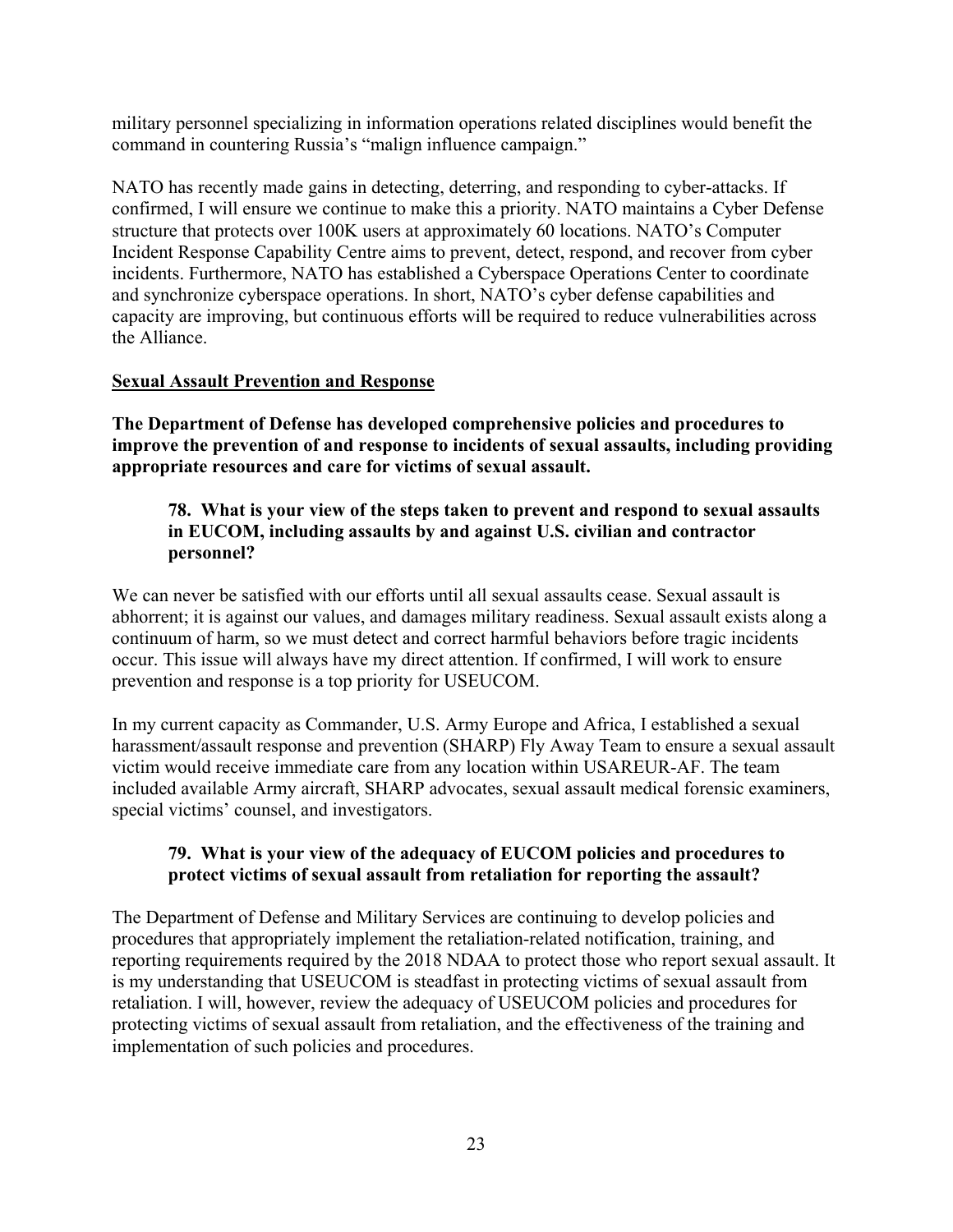#### **80. What is your view of the adequacy of the training and resources in place in EUCOM to investigate and respond to allegations of sexual assault?**

If confirmed, I will ensure the resources used to investigate and respond to these allegations are maintained to the highest standard. Criminal investigative agencies must prioritize sexual assault cases and thoroughly investigate all allegations of sexual assault. With increased training and specialization, both investigators and prosecutors are becoming increasingly skilled in dealing with these types of complex cases. In addition, I would welcome innovative, data-informed and public health methods that work to combat sexual assault.

### **81. What is your view of the willingness and ability of military leaders to hold service members accountable for sexual misconduct?**

In my career, I have observed a strong willingness by military leaders to hold service members appropriately accountable for sexual misconduct. We are still not where we need to be and more must be done. Disciplined, fit, and cohesive teams can only be built on a foundation of trust. Sexual misconduct destroys trust and the cohesion so necessary for a ready and lethal fighting force. If confirmed, I will remain committed to bringing to bear the resources required in the AOR to ensure any service members responsible for sexual misconduct are held appropriately accountable.

# **82. What is your understanding of the adequacy of the resources and programs in EUCOM to provide victims of sexual assault the medical, psychological, and legal help they need?**

Congress has been a critical partner in helping the Department of Defense ensure we have a robust response system and the resources available for victims of sexual assault. We must constantly reevaluate and assess our effectiveness in ensuring victims have access to restorative care. Commanders play a critical role in this capacity.

The Department of Defense provides commanders with many resources and programs to care for our personnel. We continually pursue the most effective tools to expand our ability to support victims with quality medical, psychological, and legal assistance. Part of my initial command assessment will include issues surrounding services provided to victims of sexual assault. If confirmed, I will ensure commanders and leaders at all levels within USEUCOM are personally aware of all available resources and actively inform their subordinates of their availability.

#### **83. What is your view about the role of the chain of command in providing necessary support to the victims of sexual assault?**

The chain of command sets the climate and the culture of an organization. Commanders need to make it a priority to promote an atmosphere of unwavering support for victims and ensure victims who have made the brave decision to come forward are afforded care and consideration, to include preventing retaliation within the unit. This is a crucial step toward creating the environment we need. I wholeheartedly believe in the concept "People First;" therefore, if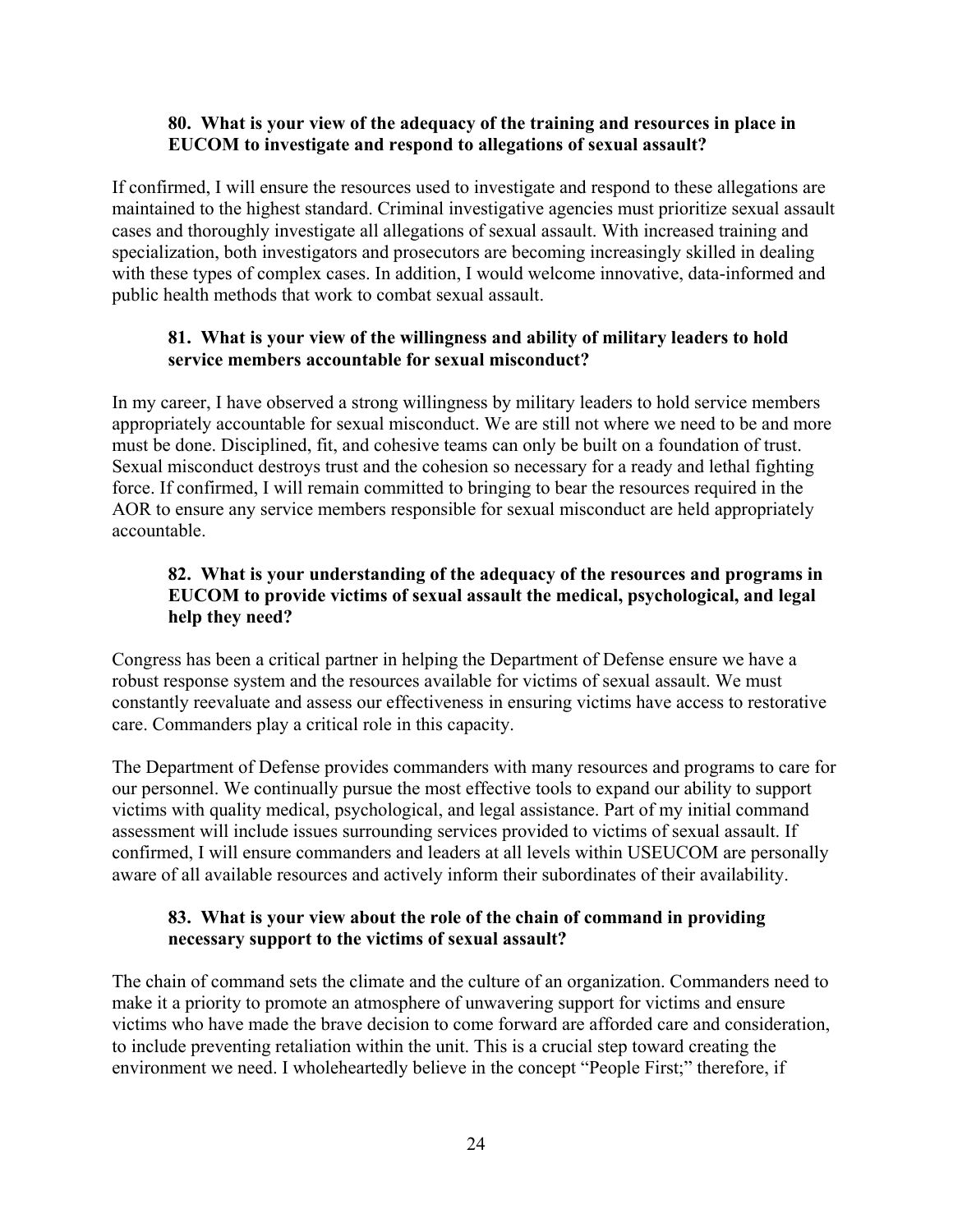confirmed I will ensure commanders understand my priority to provide the best possible support to victims of sexual assault.

### **84. What is your view about the role of the chain of command in changing the military culture in which these sexual assaults have occurred?**

The chain of command is essential in instituting cultural change in the military. Leaders set the example for others to follow.

Organizational culture starts at the top. I embrace the obligation to ensure our military culture reflects our core values and ethos. My commitment continues to be building disciplined, fit, cohesive teams, wherein everyone is treated with dignity and respect. Those who volunteer to serve in uniform are our Nation's sons and daughters, and I am absolutely determined to ensure they will serve in environments in which they are treated with dignity and respect.

# **85. Do you consider the current sexual assault policies and procedures, particularly those on restricted reporting, to be effective?**

Yes. This reporting option allows us to ensure survivor care, while also supporting any desire for privacy.

I believe that we must continually assess all policies associated with sexual assault to ensure that we, as a Department, are providing adequate resources to the victims of sexual assault. One sexual assault is one too many; we must improve our efforts to prevent this terrible crime. The restricted reporting option is effective in getting survivors the care and services they need, but I would like to see more Restricted Reports convert to Unrestricted due to the limitation of actions associated with restricted reporting.

Secretary Austin approved a four-tiered roadmap for implementing the Independent Review Commission's (IRC) recommendations that focuses on the necessary foundational investments needed to systemically improve accountability, prevention programs, command climate, and victim care and support. I am committed to implementing the Department's roadmap in USEUCOM, if confirmed.

# **86. What methods for monitoring overall trends and gauging the sufficiency of component commanders' efforts in preventing and responding to incidents of sexual assault do you consider appropriate and intend to implement if confirmed as EUCOM Commander?**

Given the threat sexual assault poses to our force, any legal and appropriate method for monitoring trends and continually assessing our efforts is worthy of consideration. Certainly, continuous communication with subject-matter experts, careful review of incident reports, collaboration with the Inspector General, and close examination of command climate assessments are among the methods we would use. If confirmed, I will work closely with subject matter experts on the findings and recommendations of the Independent Review Commission and continue to implement in accordance with Secretary Austin's direction.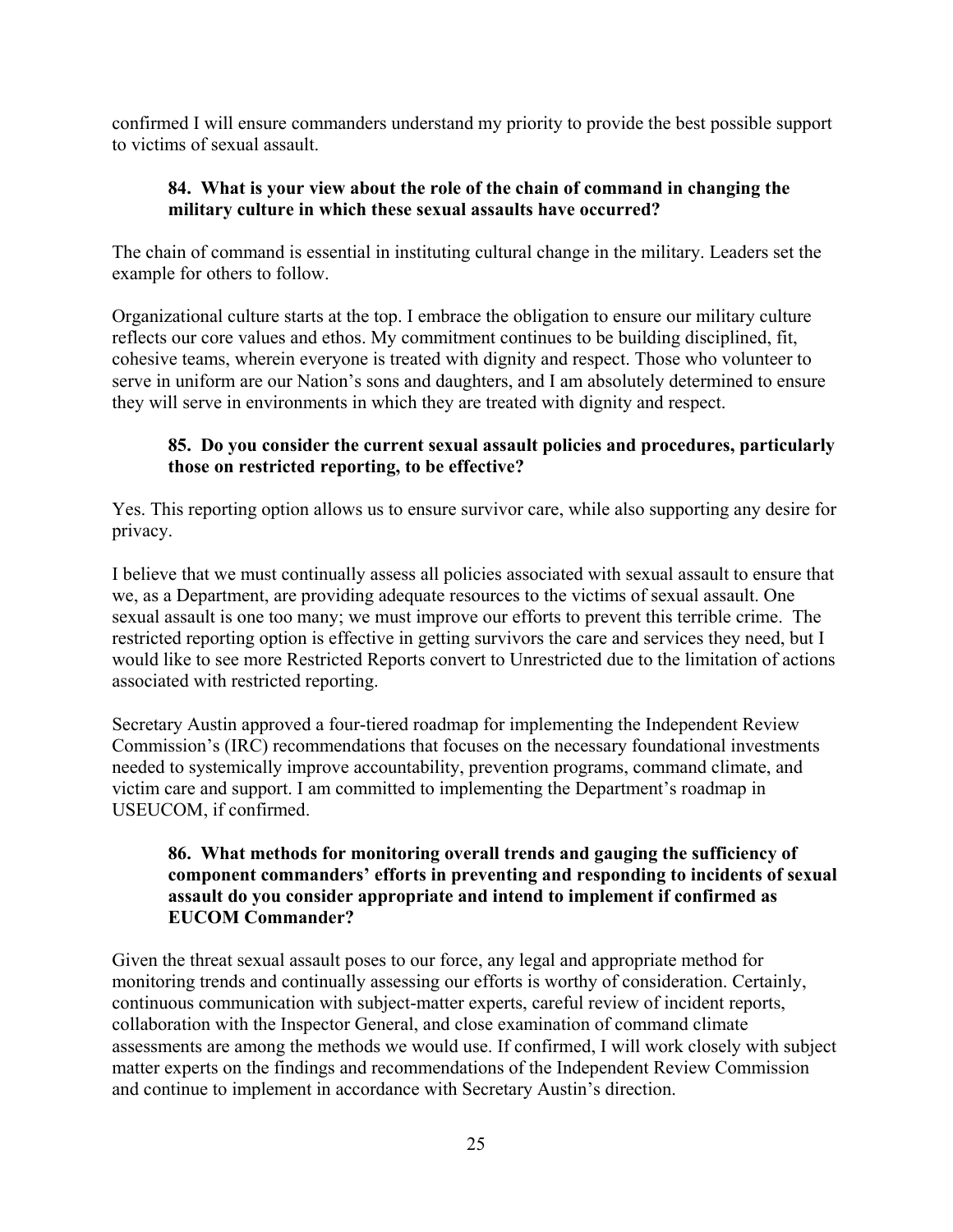#### **Congressional Oversight**

**In order to exercise legislative and oversight responsibilities, it is important that this committee, its subcommittees, and other appropriate committees of Congress receive timely testimony, briefings, reports, records—including documents and electronic communications, and other information from the executive branch.**

**87. Do you agree, without qualification, if confirmed, and on request, to appear and testify before this committee, its subcommittees, and other appropriate committees of Congress? Please answer yes or no.** 

#### Yes.

**88. Do you agree, without qualification, if confirmed, to provide this committee, its subcommittees, other appropriate committees of Congress, and their respective staffs such witnesses and briefers, briefings, reports, records—including documents and electronic communications, and other information, as may be requested of you, and to do so in a timely manner? Please answer yes or no.** 

#### Yes.

**89. Do you agree, without qualification, if confirmed, to consult with this committee, its subcommittees, other appropriate committees of Congress, and their respective staffs, regarding your basis for any delay or denial in providing testimony, briefings, reports, records—including documents and electronic communications, and other information requested of you? Please answer yes or no.**

#### Yes.

**90. Do you agree, without qualification, if confirmed, to keep this committee, its subcommittees, other appropriate committees of Congress, and their respective staffs apprised of new information that materially impacts the accuracy of testimony, briefings, reports, records—including documents and electronic communications, and other information you or your organization previously provided? Please answer yes or no.**

#### Yes.

**91. Do you agree, without qualification, if confirmed, and on request, to provide this committee and its subcommittees with records and other information within their oversight jurisdiction, even absent a formal Committee request? Please answer yes or no.**

Yes.